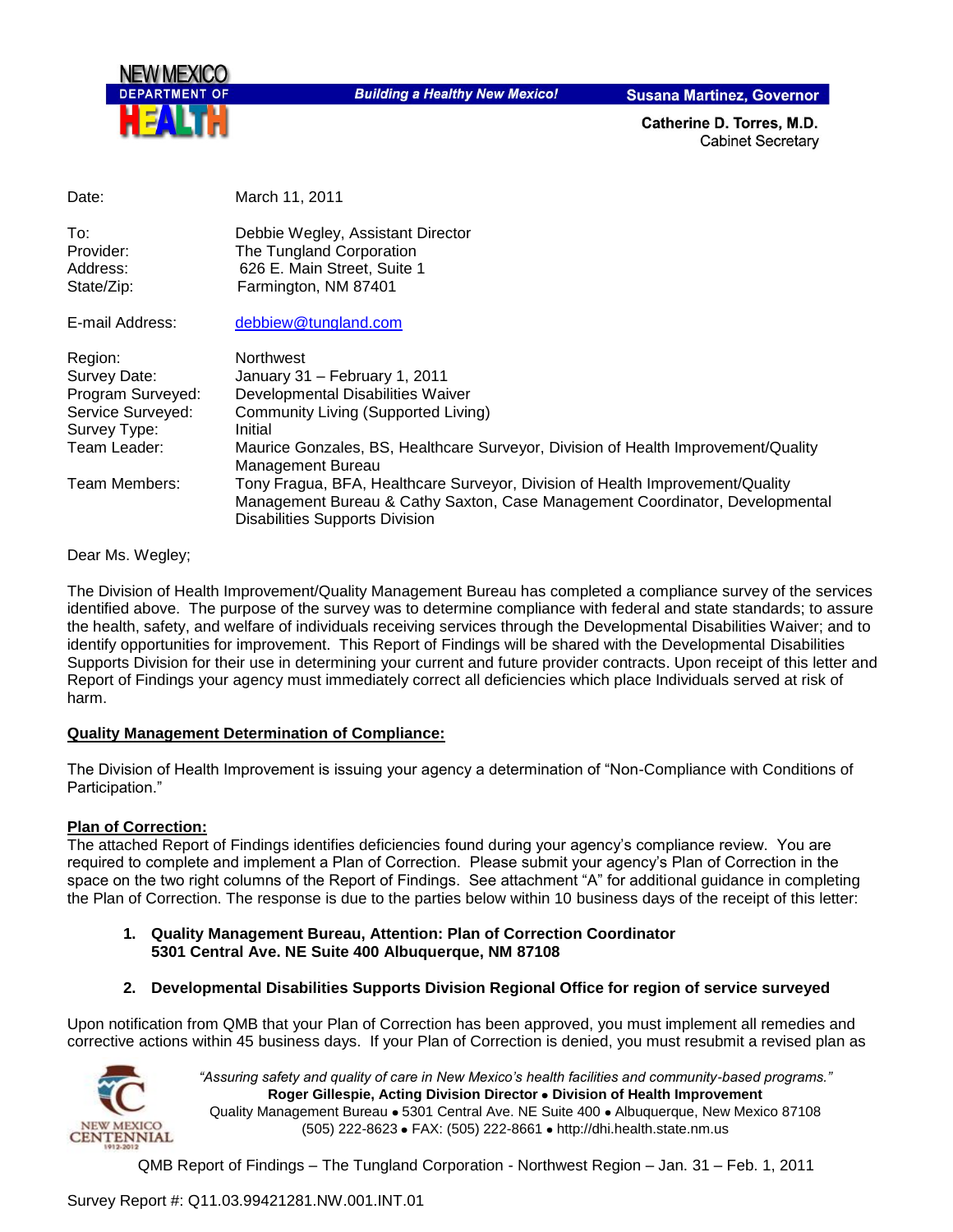soon as possible for approval, as all remedies must still be completed within 45 business days of the receipt of this letter.

Failure to submit, complete or implement your Plan of Correction within the 45 day required time frames may result in the imposition of a \$200 per day Civil Monetary Penalty until it is received, completed and/or implemented.

#### **Request for Informal Reconsideration of Findings (IRF):**

If you disagree with a finding of deficient practice, you have 10 business days upon receipt of this notice to request an IRF. Submit your request for an IRF in writing to:

> QMB Deputy Bureau Chief 5301 Central Ave NE Suite #400 Albuquerque, NM 87108 Attention: IRF request

See Attachment "C" for additional guidance in completing the request for Informal Reconsideration of Findings. The request for an IRF will not delay the implementation of your Plan of Correction which must be completed within 45 business days. Providers may not appeal the nature or interpretation of the standard or regulation, the team composition or sampling methodology. If the IRF approves the modification or removal of a finding, you will be advised of any changes.

Please call the Plan of Correction Coordinator at 505-222-8647 if you have questions about the Report of Findings or Plan of Correction. Thank you for your cooperation and for the work you perform.

Sincerely,

Maurice Gonzales, BS

Maurice Gonzales, BS Team Lead/Healthcare Surveyor Division of Health Improvement Quality Management Bureau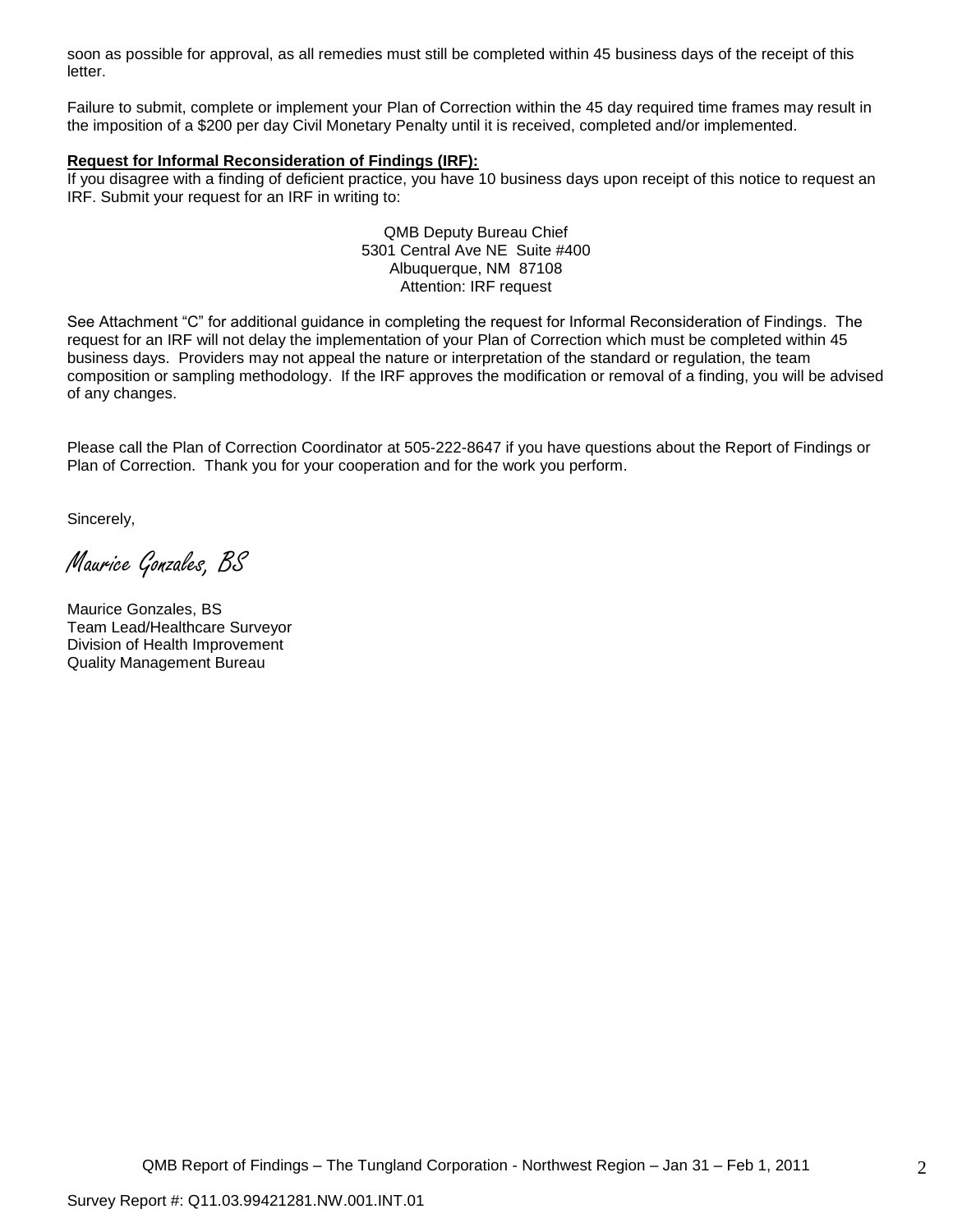| <b>Survey Process Employed:</b>                 |                                                                                                                                                                           |                                                                                                                                                                                                         |
|-------------------------------------------------|---------------------------------------------------------------------------------------------------------------------------------------------------------------------------|---------------------------------------------------------------------------------------------------------------------------------------------------------------------------------------------------------|
| <b>Entrance Conference Date:</b>                | January 31, 2011                                                                                                                                                          |                                                                                                                                                                                                         |
| Present:                                        | <b>The Tungland Corporation</b><br>Debbie Wegley, Assistant Director                                                                                                      |                                                                                                                                                                                                         |
|                                                 | <b>DOH/DHI/QMB</b><br>Maurice Gonzales, BS, Team Lead/Healthcare Surveyor<br>Tony Fragua, BFA Healthcare Surveyor                                                         |                                                                                                                                                                                                         |
|                                                 |                                                                                                                                                                           | <b>DDSD - Northwest Regional Office</b><br>Cathy Saxton, Case Management Coordinator                                                                                                                    |
| <b>Exit Conference Date:</b>                    | <b>February 2, 2011</b>                                                                                                                                                   |                                                                                                                                                                                                         |
| Present:                                        | <b>The Tungland Corporation</b>                                                                                                                                           | Debbie Wegley, Assistant Director                                                                                                                                                                       |
|                                                 | <b>DOH/DHI/QMB</b>                                                                                                                                                        | Maurice Gonzales, BS, Team Lead/Healthcare Surveyor<br>Tony Fragua, BFA, Healthcare Surveyor                                                                                                            |
|                                                 |                                                                                                                                                                           | <b>DDSD - Northwest Regional Office</b><br>Cathy Saxton, Case Management Coordinator                                                                                                                    |
| <b>Total Homes Visited</b>                      | Number:                                                                                                                                                                   | 2                                                                                                                                                                                                       |
| <b>Supported Homes Visited</b><br>❖             | Number:                                                                                                                                                                   | 2                                                                                                                                                                                                       |
| <b>Administrative Locations Visited</b>         | Number:                                                                                                                                                                   | 1                                                                                                                                                                                                       |
| <b>Total Sample Size</b>                        | Number:                                                                                                                                                                   | 3<br>0 - Jackson Class Members<br>3 - Non-Jackson Class Members<br>3 - Supported Living                                                                                                                 |
| <b>Persons Served Interviewed</b>               | Number:                                                                                                                                                                   | 2                                                                                                                                                                                                       |
| <b>Persons Served Observed</b>                  | Number:<br>visit)                                                                                                                                                         | 1 (One Individual not available during the on-site                                                                                                                                                      |
| <b>Direct Service Professionals Interviewed</b> | Number:                                                                                                                                                                   | 3                                                                                                                                                                                                       |
| Records Reviewed (Persons Served)               | Number:                                                                                                                                                                   | 3                                                                                                                                                                                                       |
| <b>Administrative Files Reviewed</b>            | <b>Billing Records</b><br>٠<br><b>Medical Records</b><br>٠<br>٠<br><b>Personnel Files</b><br>٠<br><b>Training Records</b><br>٠<br>٠<br>٠<br><b>Evacuation Drills</b><br>٠ | <b>Incident Management Records</b><br>Agency Policy and Procedure<br><b>Caregiver Criminal History Screening Records</b><br><b>Employee Abuse Registry</b><br>Human Rights Notes and/or Meeting Minutes |

Quality Assurance / Improvement Plan $\bullet$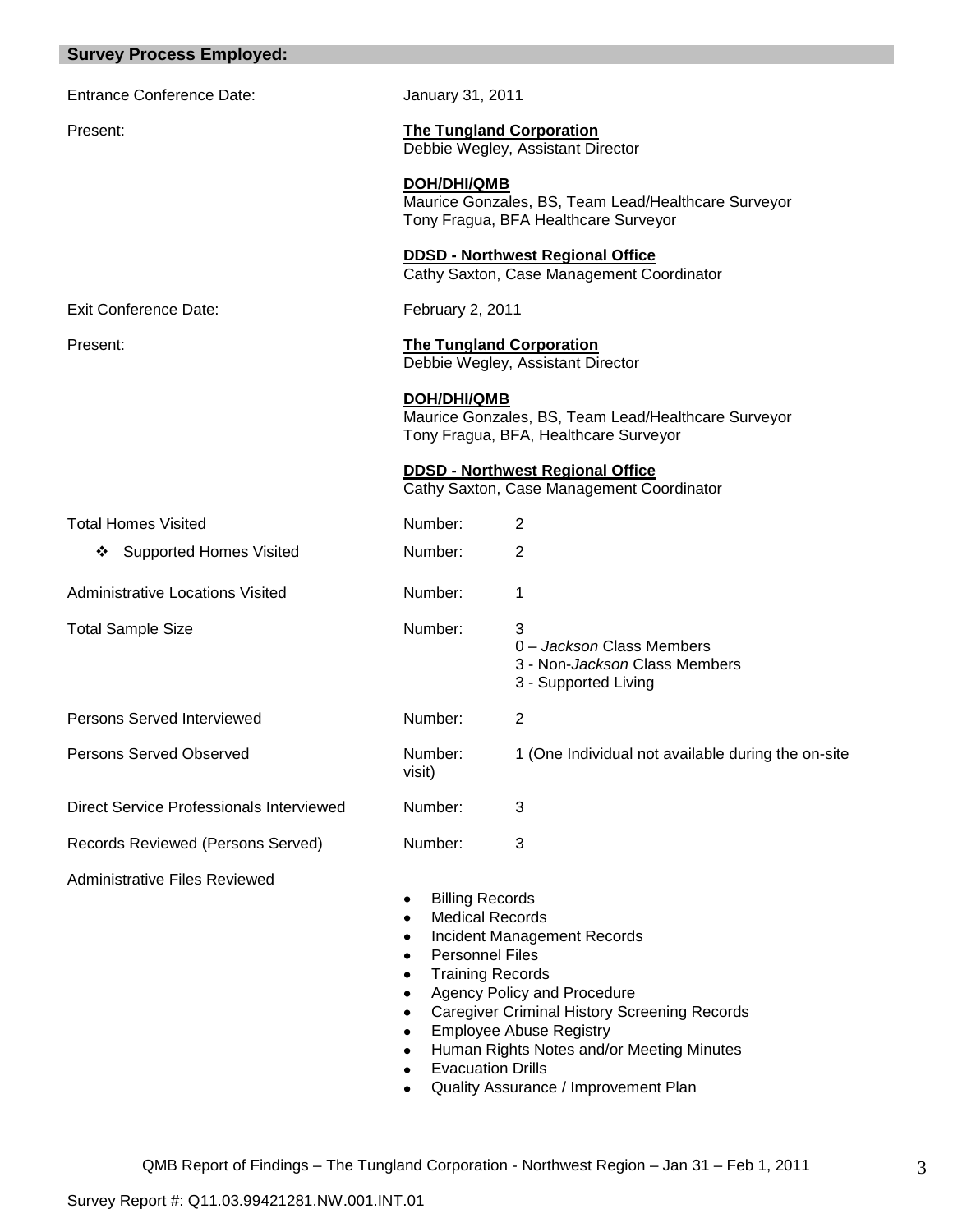- 
- CC: Distribution List: DOH Division of Health Improvement
	- DOH Developmental Disabilities Supports Division
	- DOH Office of Internal Audit
	- HSD Medical Assistance Division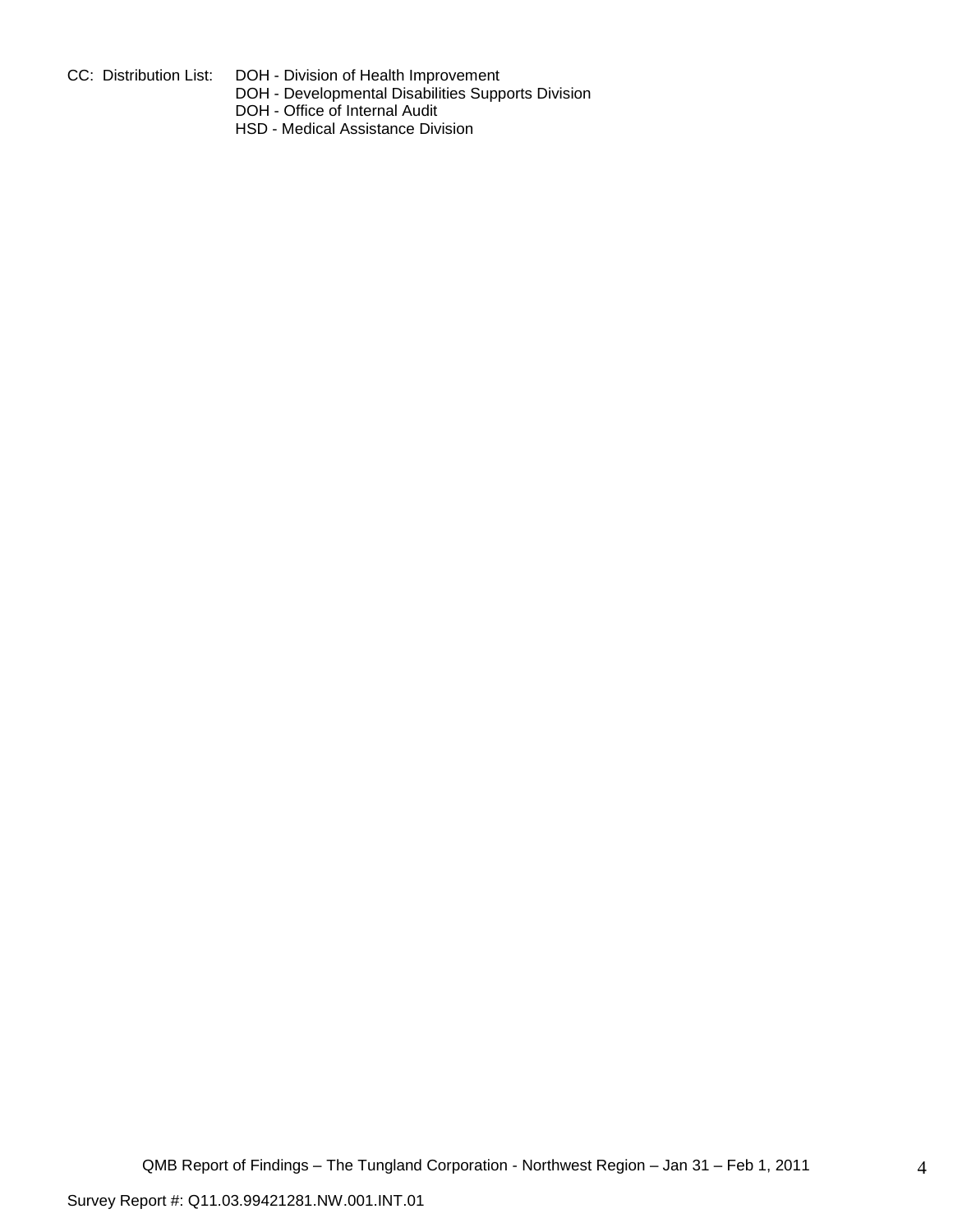#### **Attachment A**

# **Provider Instructions for Completing the QMB Plan of Correction (POC) Process**

# *Introduction:*

After a QMB Compliance Review, your QMB Report of Findings will be sent to you via US mail.

Each provider must develop and implement a Plan of Correction (POC) that identifies specific quality assurance and quality improvement activities the agency will implement to correct deficiencies and prevent continued non compliance.

Agencies must submit their Plan of Correction within 10 business days from the date you receive the QMB Report of Findings. (Providers who do not submit a POC within 10 days will be referred to the Internal Review Committee [IRC] for sanctions).

If you have questions about the Plan of Correction process, call the QMB Plan of Correction Coordinator at 505-222-8647 or email at George.Perrault@state.nm.us. Requests for technical assistance must be requested through your DDSD Regional Office.

If you wish to dispute a finding on the official Report of Findings, you must file an Informal Reconsideration of Findings (IRF) request within ten (10) days of receiving your report. The POC process cannot resolve disputes regarding findings. Please note that you must still submit a POC for findings that are in question (see Attachment "C").

# *Instructions for Completing Agency POC:*

## *Required Content*

Your Plan of Correction should provide a step-by-step description of the methods to correct each deficient practice to prevent recurrence and information that ensures the regulation cited is in compliance. The remedies noted in your POC are expected to be added to your Agency"s required, annual Quality Assurance Plan. (see page 3, DDW standards, effective; April 1, 2007, Chapter 1, Section I Continuous Quality Management System)

If a deficiency has already been corrected, the plan should state how it was corrected, the completion date (date the correction was accomplished), and how possible recurrence of the deficiency will be prevented.

The Plan of Correction you submit needs to address *each deficiency* in the two right hand columns with:

- 1. How the corrective action will be accomplished for all cited deficiencies in the report of findings;
- 2. How your Agency will identify all other individuals having the potential to be affected by the same deficient practice;
- 3. What measures will be put into place or what systemic changes will be made to ensure that the deficient practice will not reoccur and corrective action is sustained;
- 4. How your Agency plans to monitor corrective actions utilizing its continuous Quality Assurance/Quality Improvement Plan to assure solutions in the plan of correction are achieved and sustained, including (if appropriate):
	- Details about how and when Consumer, Personnel and Residential files are audited by Agency  $\bullet$ personnel to ensure they contain required documents;
	- Information about how Medication Administration Records are reviewed to verify they contain all  $\bullet$ required information before they are distributed, as they are being used, and after they are completed;
	- Your processes for ensuring that all staff are trained in Core Competencies, Incident Reporting, and Individual-Specific service requirements, etc;
	- How accuracy in Billing documentation is assured;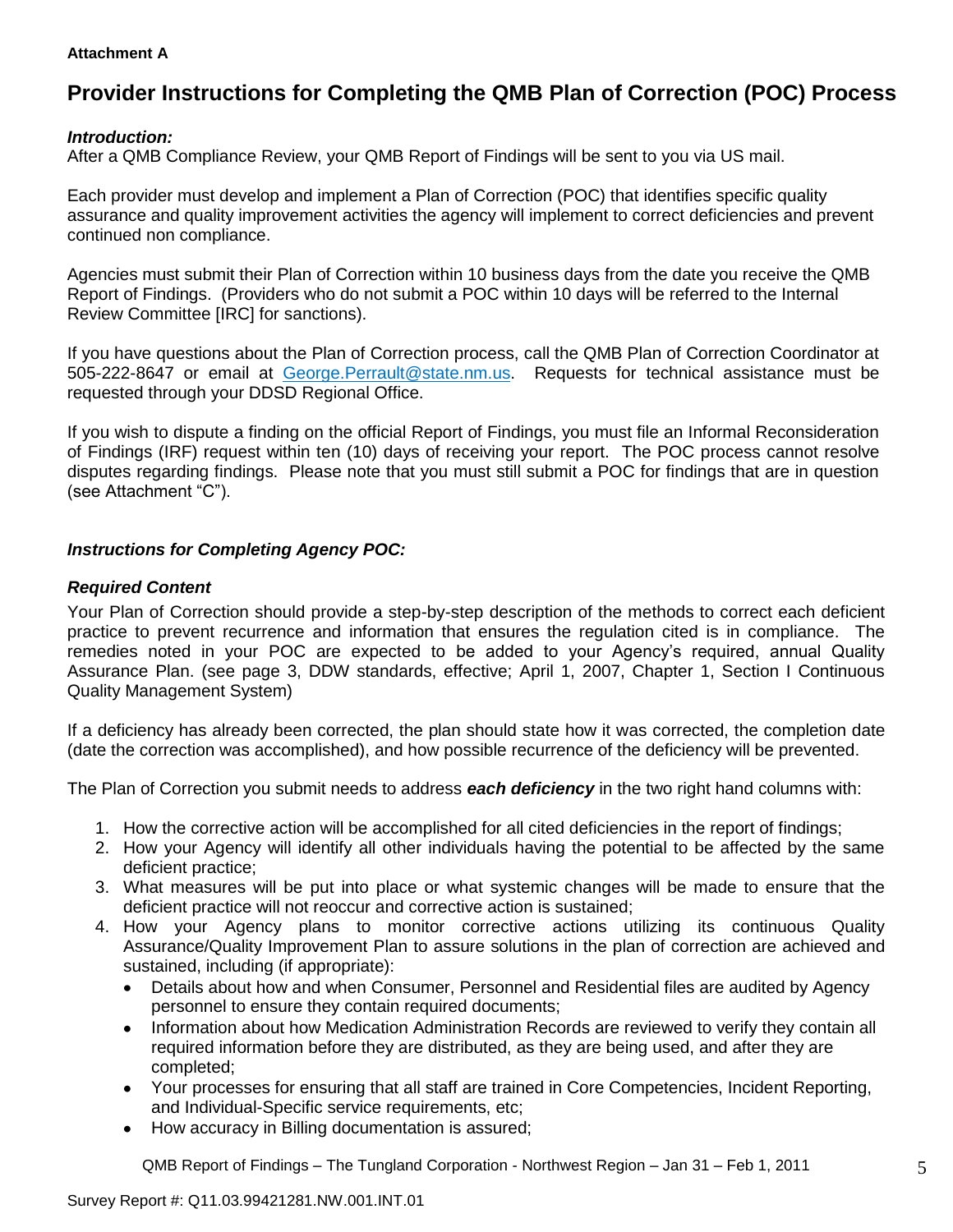- How health, safety is assured;  $\bullet$
- For Case Management Providers, how ISPs are reviewed to verify they meet requirements, how the timeliness of LOC packet submissions and consumer visits are tracked;
- Your process for gathering, analyzing and responding to Quality data, and
- Details about Quality Targets in various areas, current status, Root Cause Analyses about why Targets were not met, and remedies implemented.
- 5. The individual"s title responsible for the Plan of Correction and completion date.

*Note:* **Instruction or in-service of staff alone may not be a sufficient plan of correction.** This is a good first step toward correction, but additional steps should be taken to ensure the deficiency is corrected and will not recur.

## *Completion Dates*

The plan of correction must include a **completion date** (entered in the far right-hand column). Be sure the date is **realistic** in the amount of time your Agency will need to correct the deficiency; not to exceed 45 days.

Direct care issues should be corrected immediately and monitored appropriately. Some deficiencies may require a staged plan to accomplish total correction. Deficiencies requiring replacement of equipment, etc., may require more time to accomplish correction but should show reasonable time frames.

# *Plan of Correction Submission Requirements*

- 1. Your Plan of Correction must be completed on the official QMB Survey Report of Findings/Plan of Correction Form and received by QMB within ten (10) business days from the date you received the report of findings.
- 2. If you have questions about the POC process, call the POC Coordinator, George Perrault at 505-222- 8647 for assistance.
- 3. For Technical Assistance (TA) in developing or implementing your POC, contact your local DDSD Regional Office.
- 4. Submit your POC to George Perrault, POC Coordinator in any of the following ways:
	- a. Electronically at [George.Perrault@state.nm.us](mailto:George.Perrault@state.nm.us)
	- b. Faxed to 505-222-8661, or
	- c. Mailed to QMB, 5301 Central Avenue SW, Suite 400, Albuquerque, NM 87108
- 5. Do not send supporting documentation to QMB until after your POC has been approved by QMB.
- 6. QMB will notify you when your POC has been "approve" or "denied."
	- a. Whether your POC is "approved," or "denied," you will have a maximum of 45 business days from the date of receipt of your Report of Findings to correct all survey deficiencies.
	- b. If your POC is "Denied" it must be revised and resubmitted as soon as possible, as the 45 business day limit is in effect.
	- c. If your POC is "Denied" a second time your agency may be referred to the Internal Review Committee.
	- d. You will receive written confirmation that your POC has been approved by QMB and a final deadline for completion of your POC.
- 7. Failure to submit your POC within 10 days without prior approval of an extension by QMB will result in a referral to the Internal Review Committee and the possible implementation of monetary penalties and/or sanctions.
- 8. Revisions, Modifications or Extensions to your Plan of Correction (post QMB approval) must be made in writing and submitted to the Plan of Correction Coordinator at QMB, prior to the due date and are approved on a case-by-case basis. No changes may be made to your POC or the timeframes for implementation without written approval of the POC Coordinator.

# *POC Document Submission Requirements*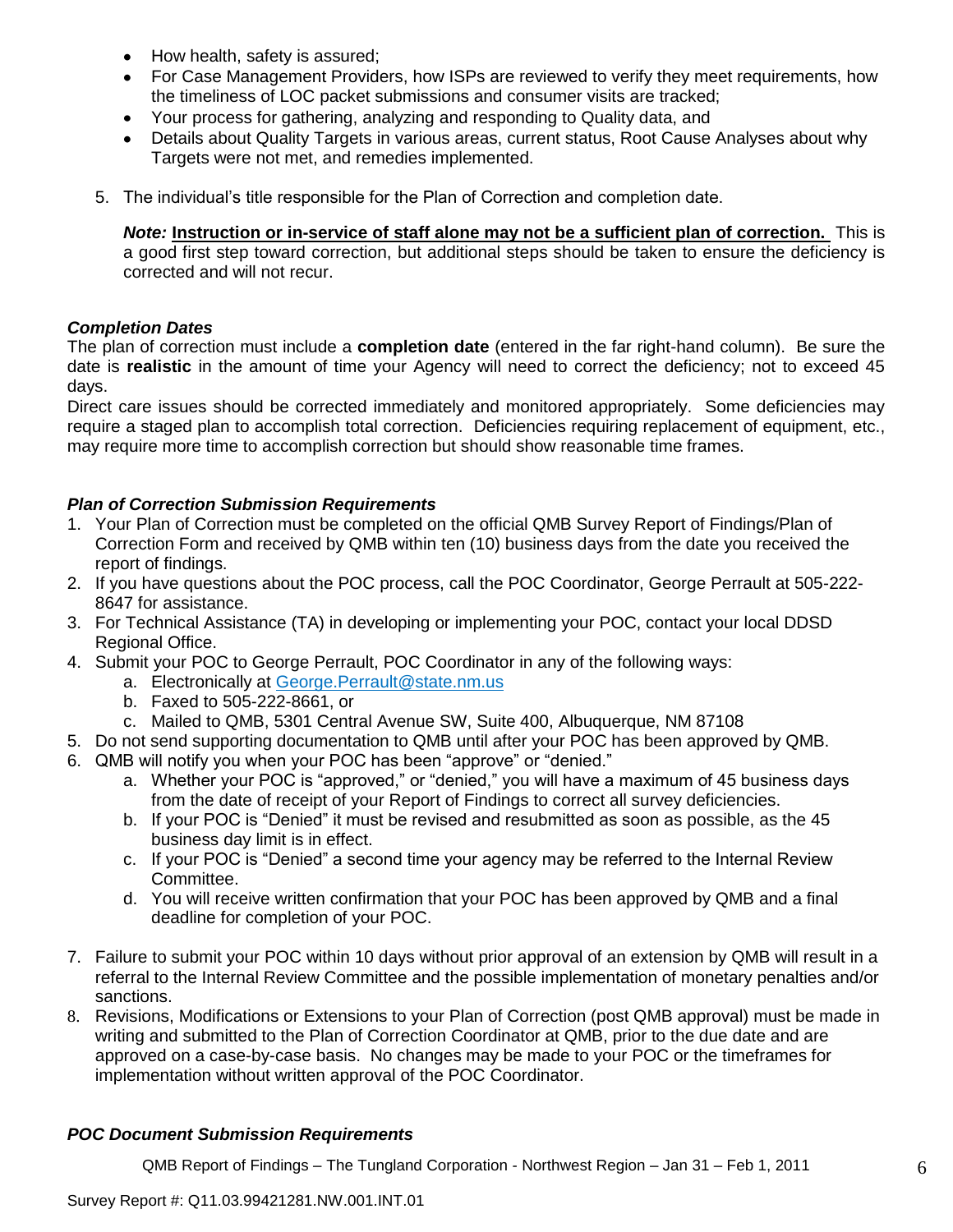Once your POC has been approved by the QMB Plan of Correction Coordinator you must submit copies of documents as evidence that all deficiencies have been corrected, as follows.

- 1. Your internal documents are due within a *maximum* of 45 business days of receipt of your Report of Findings.
- 2. You may submit your documents by postal mail, fax, or electronically on disc or scanned and attached to e-mails.
- 3. All submitted documents *must be annotated*: please be sure the tag numbers and Identification numbers are indicated on each document submitted. Documents which are not annotated with the Tag number and Identification number may not be accepted.
- 4. Do not submit original documents; hard copies or scanned and electronically submitted copies are fine. Originals must be maintained in the agency file(s) per DDSD Standards.
- 5. In lieu of some documents, you may submit copies of file or home audit forms that clearly indicate cited deficiencies have been corrected, other attestations of correction must be approved by the Plan of Correction Coordinator prior to their submission.
- 6. For billing deficiencies, you must submit:
	- a. Evidence of an internal audit of billing documentation for a sample of individuals and timeframes;
	- b. Copies of "void and adjust" forms submitted to correct all over-billed or unjustified units billed identified during your internal audit.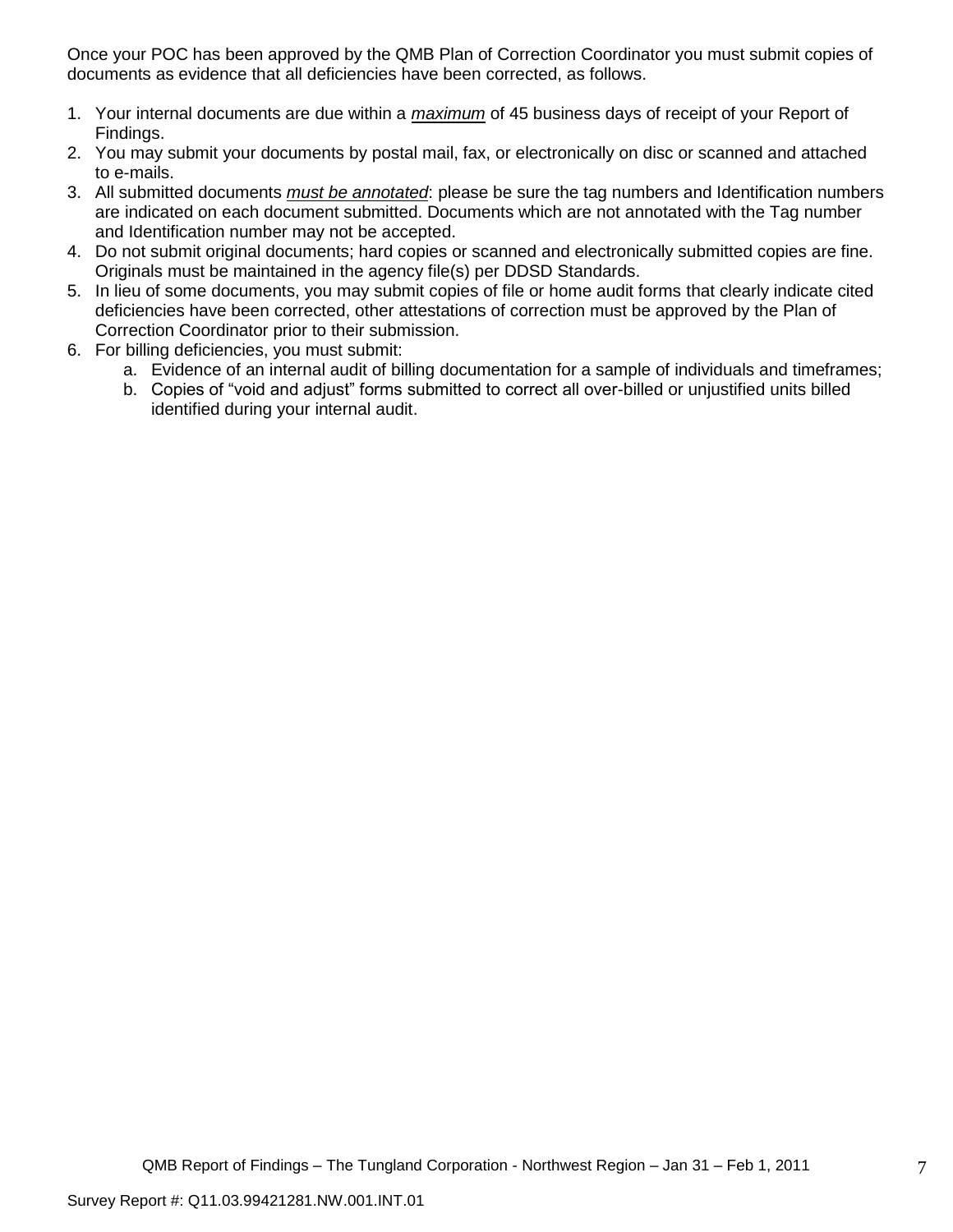Each deficiency in your Report of Findings is scored on a Scope and Severity Scale. The culmination of each deficiency"s Scope and Severity is used to determine degree of compliance to standards and regulations and level of QMB Compliance Determination.

|                 |                      |                                                             |                                 | <b>SCOPE</b>                |                                             |
|-----------------|----------------------|-------------------------------------------------------------|---------------------------------|-----------------------------|---------------------------------------------|
|                 |                      |                                                             | <b>Isolated</b><br>$01\%$ - 15% | <b>Pattern</b><br>16% - 79% | <b>Widespread</b><br>80% - 100%             |
|                 | High Impact          | Immediate Jeopardy to<br>individual health and or<br>safety | J.                              | Κ.                          | L.                                          |
|                 |                      | Actual harm                                                 | G.                              | н.                          | L                                           |
| <b>SEVERITY</b> | Medium<br>Impact     | No Actual Harm<br>Potential for more than                   | D.                              | Ε.                          | $F.$ (3 or<br>more)                         |
|                 |                      | minimal harm                                                | $D.$ (2 or<br>less)             |                             | $F.$ (no<br>conditions of<br>participation) |
|                 | <b>Impact</b><br>Low | No Actual Harm<br>Minimal potential for<br>harm.            | А.                              | <b>B.</b>                   | C.                                          |

# **Scope and Severity Definitions:**

• Isolated:

A deficiency that is limited to 1% to 15% of the sample, usually impacting few individuals in the sample.

• Pattern:

A deficiency that impacts a number or group of individuals from 16% to 79% of the sample is defined as a pattern finding. Pattern findings suggest the need for system wide corrective actions.

• Widespread:

A deficiency that impacts most or all (80% to 100%) of the individuals in the sample is defined as widespread or pervasive. Widespread findings suggest the need for system wide corrective actions as well as the need to implement a Continuous Quality Improvement process to improve or build infrastructure. Widespread findings could be referred to the Internal Review Committee for review and possible actions or sanctions.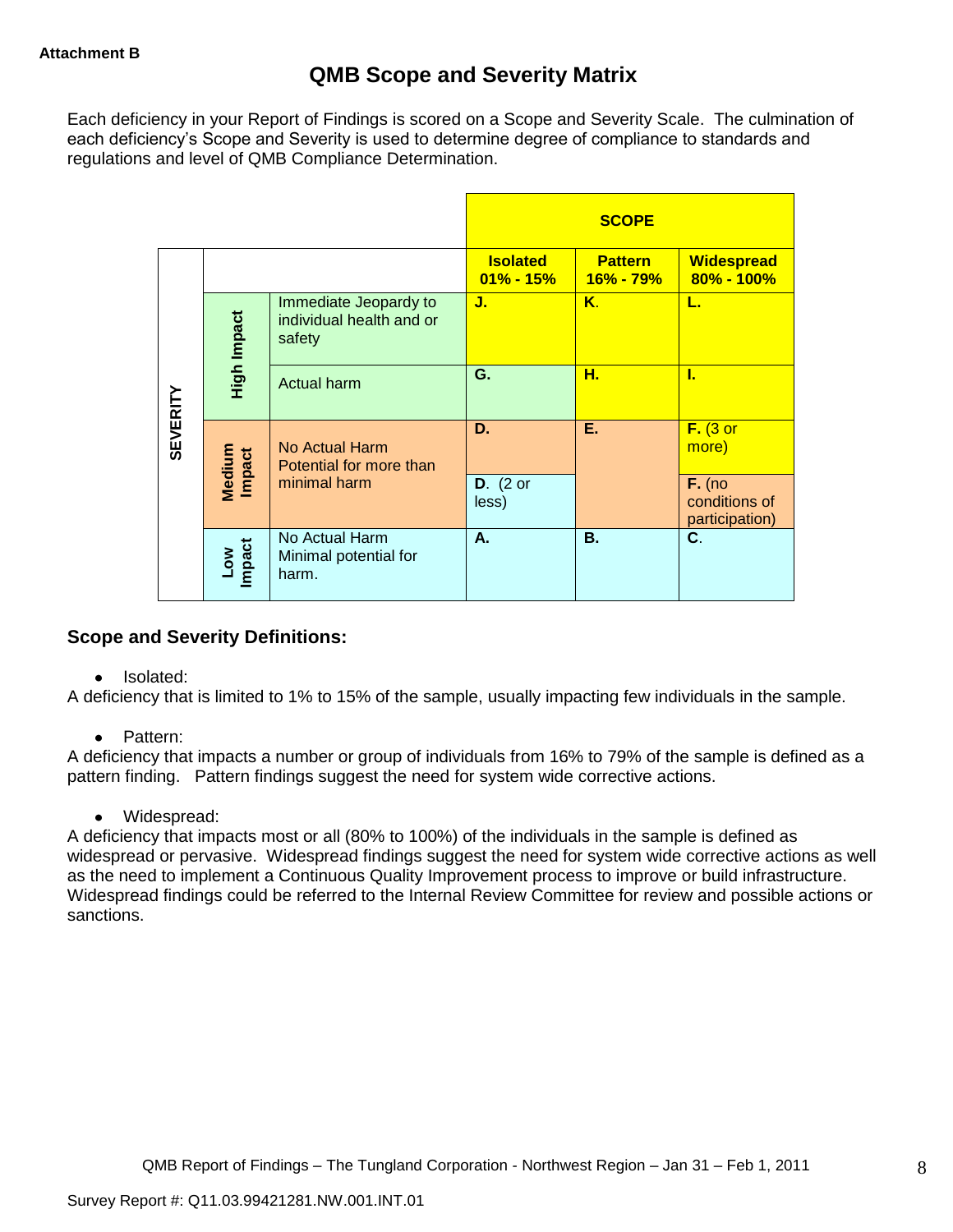# **QMB Determinations of Compliance**

"Substantial Compliance with Conditions of Participation"

The QMB determination of "Substantial Compliance with Conditions of Participation" indicates that a provider is in substantial compliance with all "Conditions of Participation" and other standards and regulations. The agency has obtained a level of compliance such that there is a minimal potential for harm to individuals" health and safety. To qualify for a determination of Substantial Compliance with Conditions of Participation, the provider must be in compliance with all Conditions of Participation.

"Non-Compliance with Conditions of Participation"

The QMB determination of "Non-Compliance with Conditions of Participation" indicates that a provider is out of compliance with one (1) or more "Conditions of Participation." This non-compliance, if not corrected, is likely to result in a serious negative outcome or the potential for more than minimal harm to individuals" health and safety.

Providers receiving a repeat determination of 'Non-Compliance' may be referred by QMB to the Internal Review Committee (IRC) for consideration of remedies and possible actions.

"Sub-Standard Compliance with Conditions of Participation":

The QMB determination of "Sub-Standard Compliance with Conditions of Participation" indicates a provider is significantly out of compliance with Conditions of Participation and/or has:

- Multiple findings of widespread non-compliance with any standard or regulation with a significant potential for more than minimal harm.
- Any finding of actual harm or Immediate Jeopardy.

Providers receiving a repeat determination of 'Substandard Compliance' will be referred by QMB to the Internal Review Committee (IRC) for consideration of remedies and possible actions.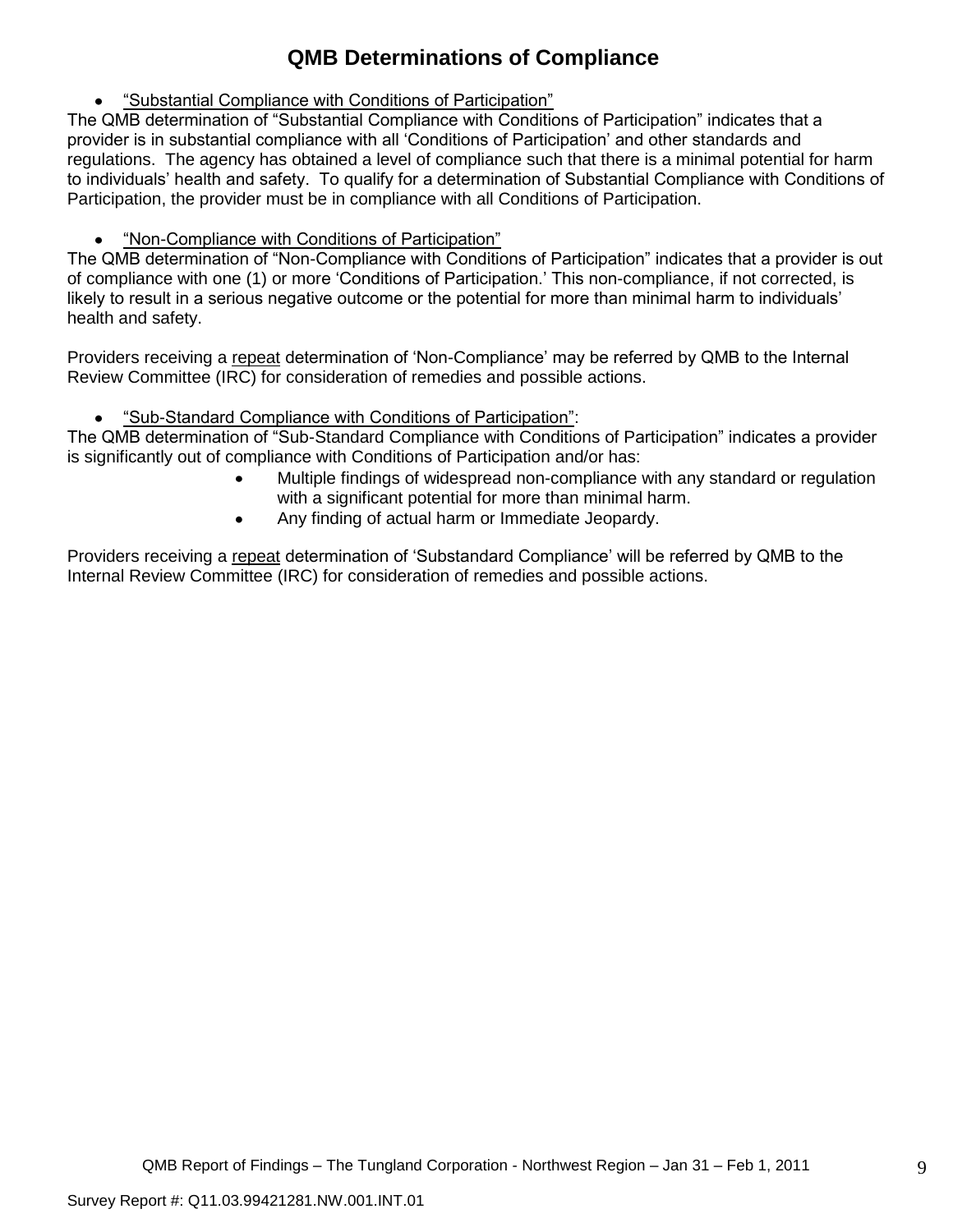# **Guidelines for the Provider Informal Reconsideration of Finding (IRF) Process**

## **Introduction:**

Throughout the QMB Survey process, surveyors are openly communicating with providers. Open communication means that surveyors have clarified issues and/or requested missing information before completing the review. Regardless, there may still be instances where the provider disagrees with a specific finding. Providers may use the following process to informally dispute a finding.

#### **Instructions:**

- 1. The Informal Reconsideration of the Finding (IRF) request must be in writing to the QMB Deputy Bureau Chief **within 10 working days** of receipt of the final report.
- 2. The written request for an IRF must be completed on the QMB Request for Informal Reconsideration of Finding Form available on the QMB website:<http://dhi.health.state.nm.us/qmb>
- 3. The written request for an IRF must specify in detail the request for reconsideration and why the finding is inaccurate.
- 4. The IRF request must include all supporting documentation or evidence.

## **The following limitations apply to the IRF process:**

- The request for an IRF and all supporting evidence must be received within 10 days.
- Findings based on evidence requested during the survey and not provided may not be subject to reconsideration.
- The supporting documentation must be new evidence not previously reviewed or requested by the survey team.
- Providers must continue to complete their Plan of Correction during the IRF process  $\bullet$
- Providers may not request an IRF to challenge the sampling methodology.
- Providers may not request an IRF based on disagreement with the nature of the standard or  $\bullet$ regulation.
- Providers may not request an IRF to challenge the team composition.
- Providers may not request an IRF to challenge the QMB compliance determination or the length of  $\bullet$ their DDSD provider contract.

A Provider forfeits the right to an IRF if the request is not made within 10 working days of receiving the report and/or does not include all supporting documentation or evidence to show compliance with the standards and regulations.

QMB has 30 working days to complete the review and notify the provider of the decision. The request will be reviewed by the IRF committee. The Provider will be notified in writing of the ruling; no face to face meeting will be conducted.

When a Provider requests that a finding be reconsidered, it does not stop or delay the Plan of Correction process. **Providers must continue to complete the Plan of Correction, including the finding in dispute regardless of the IRF status.** If a finding is removed or modified, it will be noted and removed or modified from the Report of Findings. It should be noted that in some cases a Plan of Correction may be completed prior to the IRF process being completed. The provider will be notified in writing on the decisions of the IRF committee.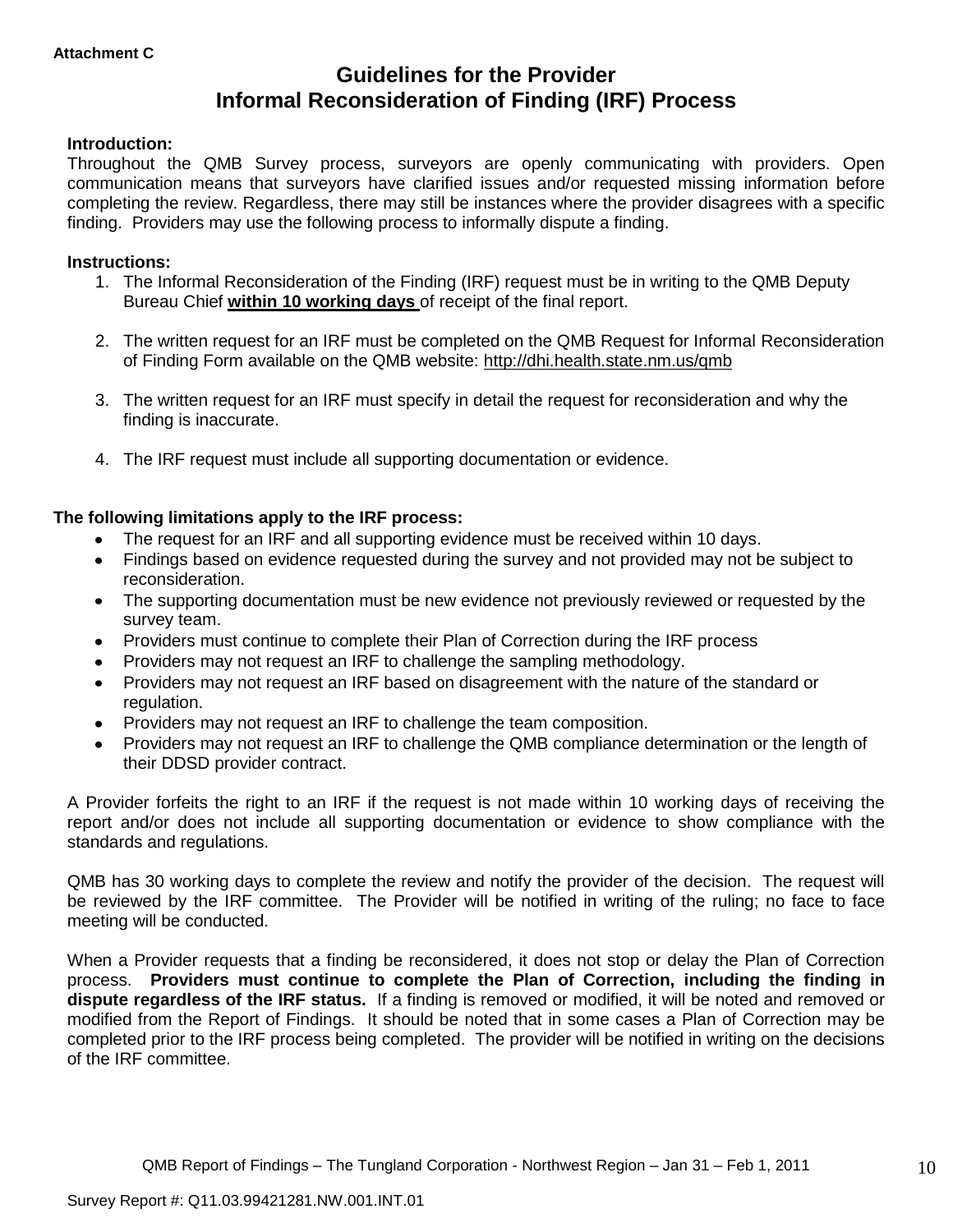| Agency:          | The Tungland Corporation - Northwest Region |
|------------------|---------------------------------------------|
| Program:         | Developmental Disabilities Waiver           |
| Service:         | <b>Community Living (Supported Living)</b>  |
| Monitoring Type: | <b>Initial Survey</b>                       |
| Date of Survey:  | January 31 - February 1, 2011               |

| <b>Scope and Severity Rating: C</b><br>Tag # 1A03 CQI System<br>Developmental Disabilities (DD) Waiver Service<br>Based on record review and interview, the Agency<br>Standards effective 4/1/2007<br>failed to develop and implement a Continuous<br><b>CHAPTER 1 I. PROVIDER AGENCY</b><br><b>Quality Management System.</b> | <b>Standard of Care</b>   | <b>Deficiency</b> | <b>Agency Plan of Correction and</b><br><b>Responsible Party</b> | <b>Date</b><br><b>Due</b> |
|--------------------------------------------------------------------------------------------------------------------------------------------------------------------------------------------------------------------------------------------------------------------------------------------------------------------------------|---------------------------|-------------------|------------------------------------------------------------------|---------------------------|
|                                                                                                                                                                                                                                                                                                                                |                           |                   |                                                                  |                           |
|                                                                                                                                                                                                                                                                                                                                |                           |                   |                                                                  |                           |
|                                                                                                                                                                                                                                                                                                                                |                           |                   |                                                                  |                           |
|                                                                                                                                                                                                                                                                                                                                |                           |                   |                                                                  |                           |
|                                                                                                                                                                                                                                                                                                                                | <b>ENROLLMENT PROCESS</b> |                   |                                                                  |                           |
| I. Continuous Quality Management System:<br>Review of the Agency's records found no evidence                                                                                                                                                                                                                                   |                           |                   |                                                                  |                           |
| Prior to approval or renewal of a DD Waiver<br>of the Agency's Continuous Quality Improvement                                                                                                                                                                                                                                  |                           |                   |                                                                  |                           |
| Provider Agreement, the Provider Agency is<br>Plan.                                                                                                                                                                                                                                                                            |                           |                   |                                                                  |                           |
| required to submit in writing the current Continuous                                                                                                                                                                                                                                                                           |                           |                   |                                                                  |                           |
| Quality Improvement Plan to the DOH for approval.<br>When #55 was asked to describe the overall Quality                                                                                                                                                                                                                        |                           |                   |                                                                  |                           |
| In addition, on an annual basis DD Waiver Provider<br>Assurance Plan, the following was reported,                                                                                                                                                                                                                              |                           |                   |                                                                  |                           |
| Agencies shall develop or update and implement<br>• #55 stated, "We do not have an overall Quality                                                                                                                                                                                                                             |                           |                   |                                                                  |                           |
| the Continuous Quality Improvement Plan. The CQI<br>Assurance Plan."                                                                                                                                                                                                                                                           |                           |                   |                                                                  |                           |
| Plan shall be used to 1) discover strengths and                                                                                                                                                                                                                                                                                |                           |                   |                                                                  |                           |
| challenges of the provider agency, as well as<br>Additionally, the Agency failed to establish and                                                                                                                                                                                                                              |                           |                   |                                                                  |                           |
| strengths, and barriers individuals experience in<br>implement a quality improvement system for                                                                                                                                                                                                                                |                           |                   |                                                                  |                           |
| receiving the quality, quantity, and meaningfulness<br>reviewing alleged complaints and incidents.                                                                                                                                                                                                                             |                           |                   |                                                                  |                           |
| of services that he or she desires; 2) build on                                                                                                                                                                                                                                                                                |                           |                   |                                                                  |                           |
| strengths and remediate individual and provider<br>No evidence of a Quality Improvement plan which                                                                                                                                                                                                                             |                           |                   |                                                                  |                           |
| level issues to improve the provider's service<br>contained the following was found:                                                                                                                                                                                                                                           |                           |                   |                                                                  |                           |
| provision over time. At a minimum the CQI Plan                                                                                                                                                                                                                                                                                 |                           |                   |                                                                  |                           |
| shall address how the agency will collect, analyze,<br>community based service providers funded<br>(1)<br>act on data and evaluate results related to:                                                                                                                                                                         |                           |                   |                                                                  |                           |
| through the long-term services division to<br>Individual access to needed services and                                                                                                                                                                                                                                         |                           |                   |                                                                  |                           |
| provide waiver services shall have current<br>(1)<br>supports;                                                                                                                                                                                                                                                                 |                           |                   |                                                                  |                           |
| incident management policy and procedures in<br>Effectiveness and timeliness of implementation<br>(2)<br>place, which comply with the department's                                                                                                                                                                             |                           |                   |                                                                  |                           |
| of Individualized Service Plans;<br>current requirements;                                                                                                                                                                                                                                                                      |                           |                   |                                                                  |                           |
| Trends in achievement of individual outcomes<br>(3)                                                                                                                                                                                                                                                                            |                           |                   |                                                                  |                           |
| in the Individual Service Plans;<br>community based service providers providing<br>(2)                                                                                                                                                                                                                                         |                           |                   |                                                                  |                           |
| Trends in medication and medical incidents<br>developmental disabilities services must have<br>(4)                                                                                                                                                                                                                             |                           |                   |                                                                  |                           |
| leading to adverse health events;<br>a designated incident management coordinator                                                                                                                                                                                                                                              |                           |                   |                                                                  |                           |
| Trends in the adequacy of planning and<br>(5)<br>in place;                                                                                                                                                                                                                                                                     |                           |                   |                                                                  |                           |
| coordination of healthcare supports at both                                                                                                                                                                                                                                                                                    |                           |                   |                                                                  |                           |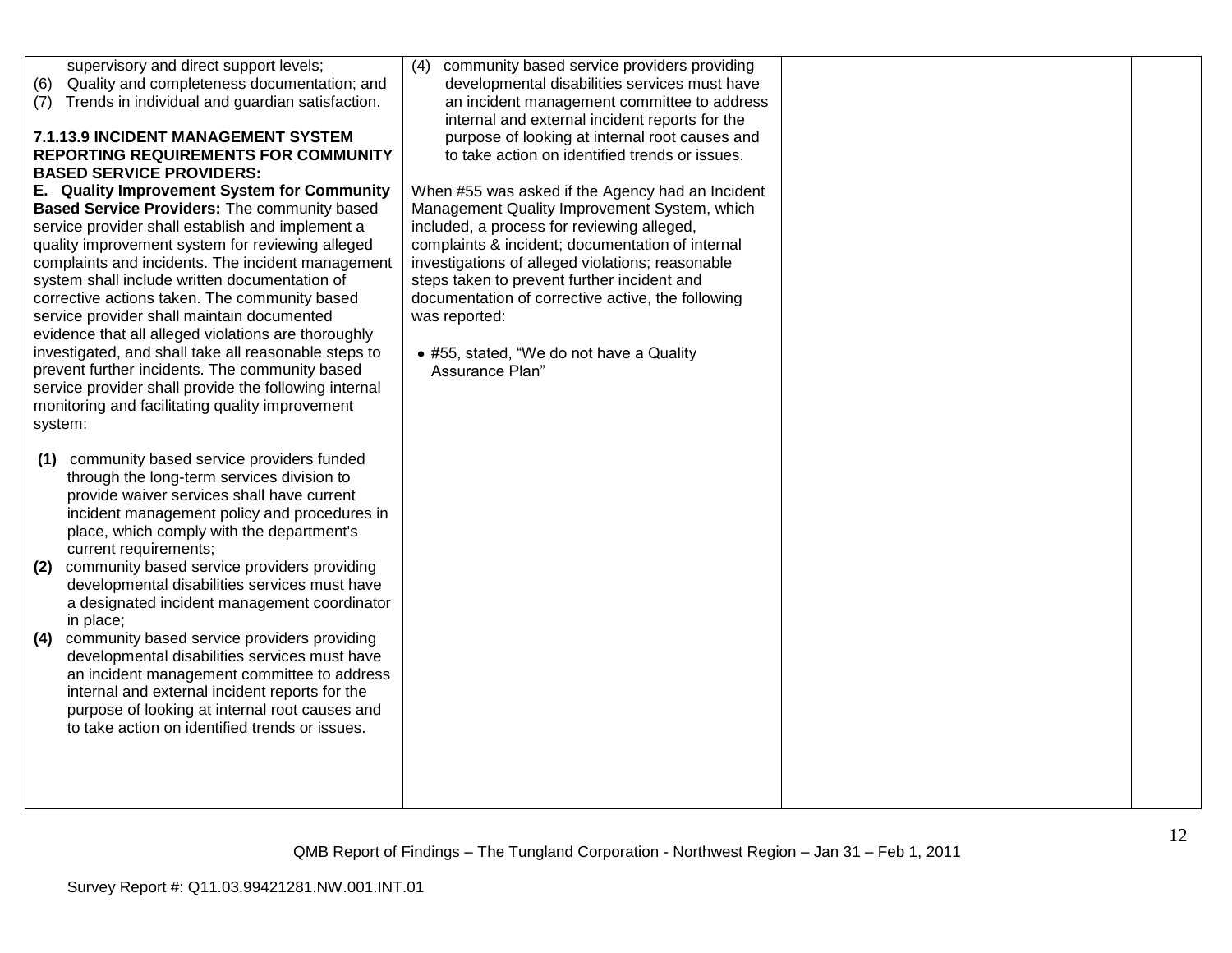| Tag #1A08 Agency Case File                              | <b>Scope and Severity Rating: A</b>                   |  |
|---------------------------------------------------------|-------------------------------------------------------|--|
| Developmental Disabilities (DD) Waiver Service          | Based on record review, the Agency failed to          |  |
| Standards effective 4/1/2007                            | maintain at the administrative office a confidential  |  |
| <b>CHAPTER 1 II. PROVIDER AGENCY</b>                    | case file for 1 of 3 individuals.                     |  |
| <b>REQUIREMENTS:</b> The objective of these standards   |                                                       |  |
| is to establish Provider Agency policy, procedure       | Review of the Agency individual case files found the  |  |
| and reporting requirements for DD Medicaid Waiver       | following items were not found, incomplete, and/or    |  |
| program. These requirements apply to all such           | not current:                                          |  |
| Provider Agency staff, whether directly employed or     |                                                       |  |
| subcontracting with the Provider Agency. Additional     | • ISP Teaching & Support Strategies                   |  |
| Provider Agency requirements and personnel              | ° Individual #2 - TASS not found for:                 |  |
| qualifications may be applicable for specific service   | ° Outcome Statement #1                                |  |
| standards.                                              | $\triangleright$ Will move into a new safe apartment. |  |
| D. Provider Agency Case File for the Individual:        |                                                       |  |
| All Provider Agencies shall maintain at the             | ° Outcome Statement # 2                               |  |
| administrative office a confidential case file for each | $\triangleright$ Will have a VAP done.                |  |
| individual. Case records belong to the individual       |                                                       |  |
| receiving services and copies shall be provided to      | ° Outcome Statement #3                                |  |
| the receiving agency whenever an individual             | $\triangleright$ Will successfully plan a big trip.   |  |
| changes providers. The record must also be made         |                                                       |  |
| available for review when requested by DOH, HSD         |                                                       |  |
| or federal government representatives for oversight     |                                                       |  |
| purposes. The individual's case file shall include      |                                                       |  |
| the following requirements:                             |                                                       |  |
| (1) Emergency contact information, including the        |                                                       |  |
| individual's address, telephone number, names           |                                                       |  |
| and telephone numbers of relatives, or guardian         |                                                       |  |
| or conservator, physician's name(s) and                 |                                                       |  |
| telephone number(s), pharmacy name, address             |                                                       |  |
| and telephone number, and health plan if                |                                                       |  |
| appropriate;                                            |                                                       |  |
| (2) The individual's complete and current ISP, with     |                                                       |  |
| all supplemental plans specific to the individual,      |                                                       |  |
| and the most current completed Health                   |                                                       |  |
| Assessment Tool (HAT);                                  |                                                       |  |
| (3) Progress notes and other service delivery           |                                                       |  |
| documentation;                                          |                                                       |  |
| (4) Crisis Prevention/Intervention Plans, if there are  |                                                       |  |
| any for the individual;                                 |                                                       |  |
| (5) A medical history, which shall include at least     |                                                       |  |
| demographic data, current and past medical              |                                                       |  |
| diagnoses including the cause (if known) of the         |                                                       |  |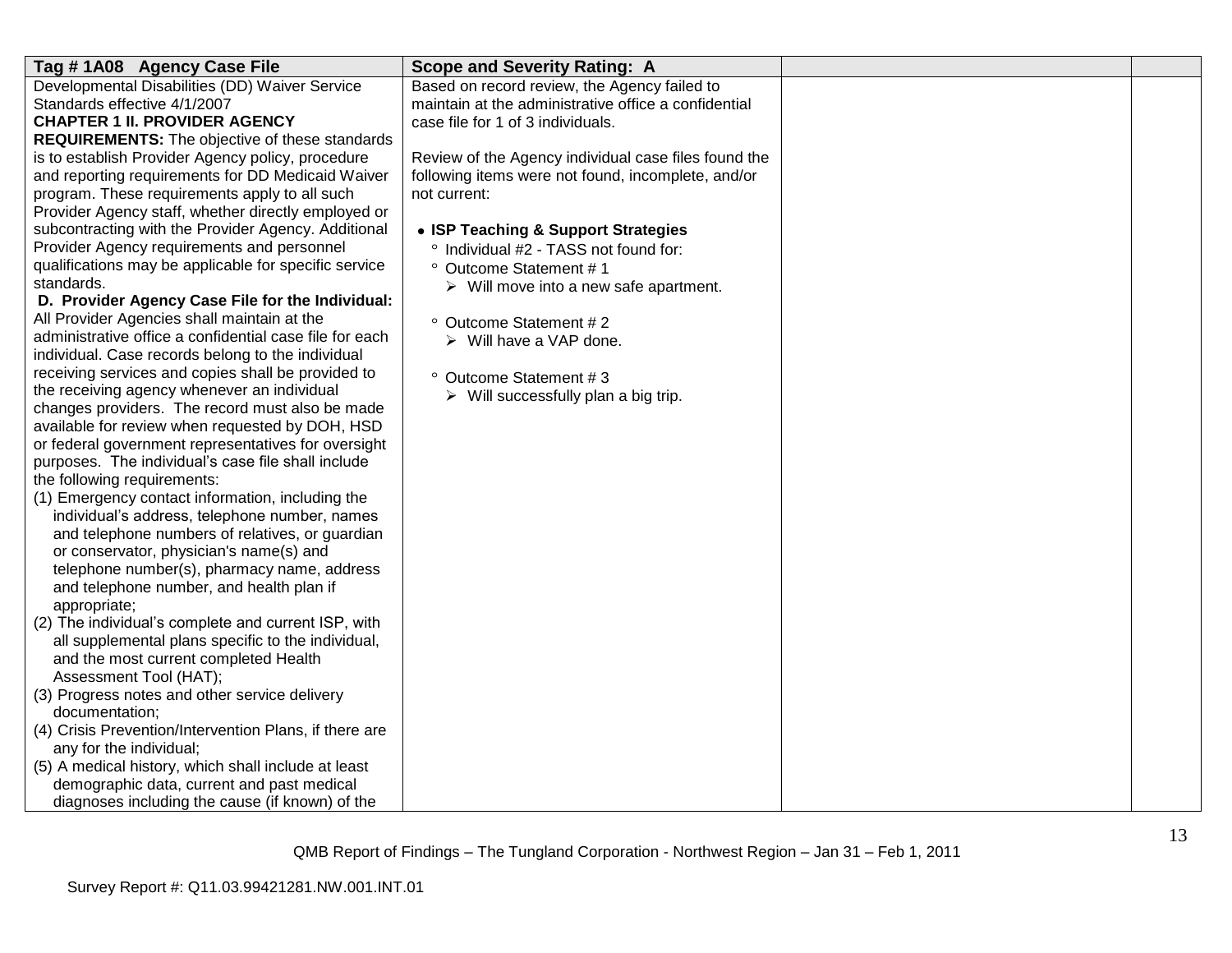| developmental disability, psychiatric diagnoses,                                        |  |  |
|-----------------------------------------------------------------------------------------|--|--|
| allergies (food, environmental, medications),                                           |  |  |
| immunizations, and most recent physical exam;                                           |  |  |
| (6) When applicable, transition plans completed for                                     |  |  |
| individuals at the time of discharge from Fort                                          |  |  |
| Stanton Hospital or Los Lunas Hospital and                                              |  |  |
| Training School; and                                                                    |  |  |
| (7) Case records belong to the individual receiving                                     |  |  |
| services and copies shall be provided to the                                            |  |  |
| individual upon request.                                                                |  |  |
| (8) The receiving Provider Agency shall be provided                                     |  |  |
| at a minimum the following records whenever an<br>individual changes provider agencies: |  |  |
| (a) Complete file for the past 12 months;                                               |  |  |
| (b) ISP and quarterly reports from the current                                          |  |  |
| and prior ISP year;                                                                     |  |  |
| (c) Intake information from original admission to                                       |  |  |
| services; and                                                                           |  |  |
| (d) When applicable, the Individual Transition                                          |  |  |
| Plan at the time of discharge from Los Lunas                                            |  |  |
| Hospital and Training School or Ft. Stanton                                             |  |  |
| Hospital.                                                                               |  |  |
|                                                                                         |  |  |
|                                                                                         |  |  |
|                                                                                         |  |  |
|                                                                                         |  |  |
|                                                                                         |  |  |
|                                                                                         |  |  |
|                                                                                         |  |  |
|                                                                                         |  |  |
|                                                                                         |  |  |
|                                                                                         |  |  |
|                                                                                         |  |  |
|                                                                                         |  |  |
|                                                                                         |  |  |
|                                                                                         |  |  |
|                                                                                         |  |  |
|                                                                                         |  |  |
|                                                                                         |  |  |
|                                                                                         |  |  |
|                                                                                         |  |  |
|                                                                                         |  |  |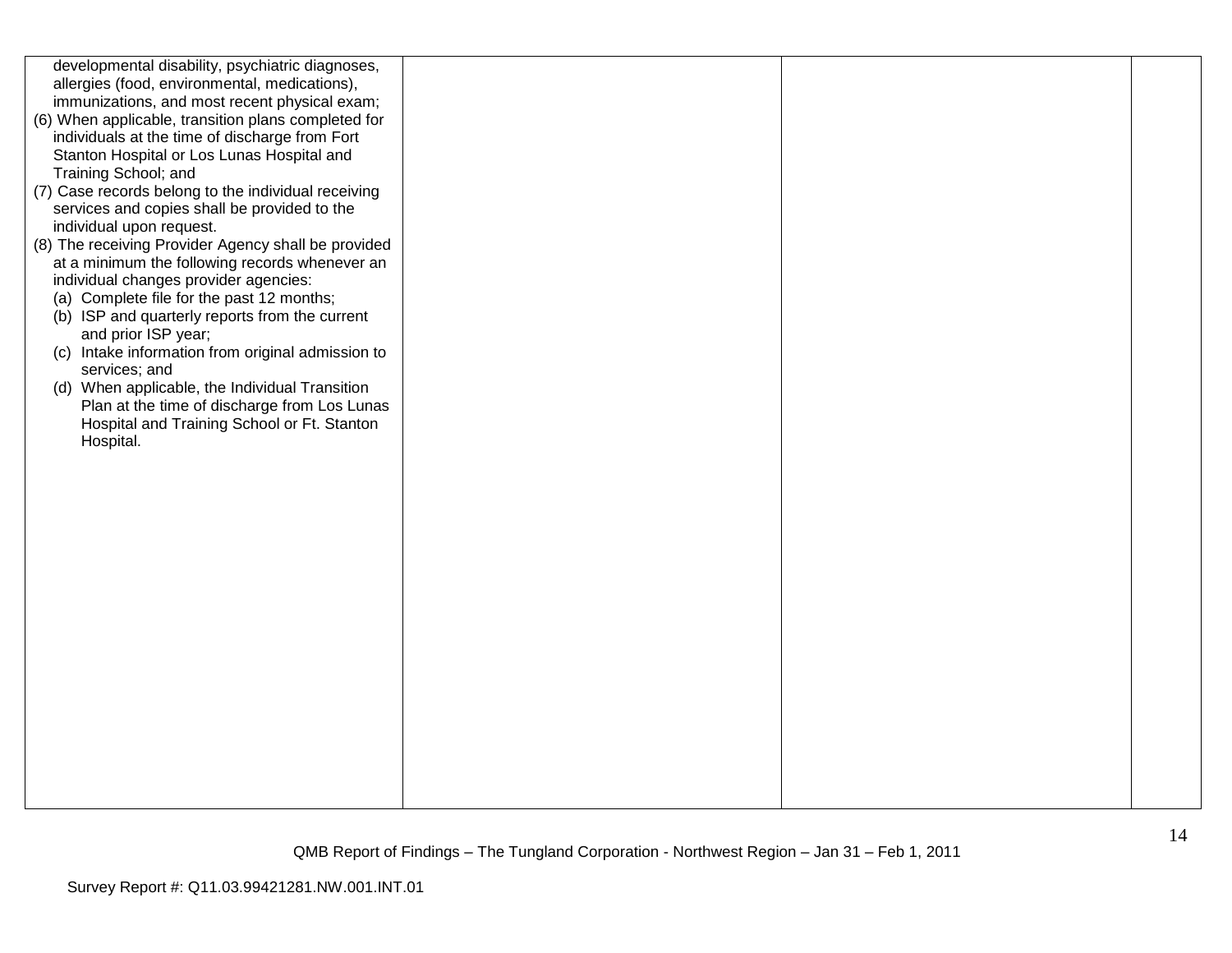| Tag #1A09.1 Medication Delivery - PRN                                                                                                                                                                                                                                                                              | <b>Scope and Severity Rating: F</b>                                                                                                                                   |  |
|--------------------------------------------------------------------------------------------------------------------------------------------------------------------------------------------------------------------------------------------------------------------------------------------------------------------|-----------------------------------------------------------------------------------------------------------------------------------------------------------------------|--|
| <b>Medication</b>                                                                                                                                                                                                                                                                                                  |                                                                                                                                                                       |  |
| Developmental Disabilities (DD) Waiver Service<br>Standards effective 4/1/2007<br><b>CHAPTER 1 II. PROVIDER AGENCY</b>                                                                                                                                                                                             | Based on record review, the Agency failed to<br>maintain PRN Medication Administration Records<br>which contained all elements required by standard                   |  |
| <b>REQUIREMENTS:</b> The objective of these standards<br>is to establish Provider Agency policy, procedure                                                                                                                                                                                                         | for 3 of 3 Individuals.                                                                                                                                               |  |
| and reporting requirements for DD Medicaid Waiver<br>program. These requirements apply to all such<br>Provider Agency staff, whether directly employed or<br>subcontracting with the Provider Agency. Additional<br>Provider Agency requirements and personnel                                                     | Individual #1<br>December 2010<br>No Effectiveness was noted on the Medication<br>Administration Record for the following PRN<br>medication                           |  |
| qualifications may be applicable for specific service<br>standards.                                                                                                                                                                                                                                                | • Robitussin 100mg/5mls - PRN - 12/27 (given 1<br>time)                                                                                                               |  |
| E. Medication Delivery: Provider Agencies that<br>provide Community Living, Community Inclusion or<br>Private Duty Nursing services shall have written                                                                                                                                                             | • Tylenol 500mg – PRN – 12/27 (given 1 time)                                                                                                                          |  |
| policies and procedures regarding medication(s)<br>delivery and tracking and reporting of medication<br>errors in accordance with DDSD Medication<br>Assessment and Delivery Policy and Procedures,<br>the Board of Nursing Rules and Board of Pharmacy                                                            | Medication Administration Record did not contain<br>a signature page to match the initials for the<br>following medication:<br>· Robitussin (PRN)                     |  |
| standards and regulations.                                                                                                                                                                                                                                                                                         | • Tylenol (PRN)                                                                                                                                                       |  |
| (2) When required by the DDSD Medication<br>Assessment and Delivery Policy, Medication<br>Administration Records (MAR) shall be maintained<br>and include:<br>(a) The name of the individual, a transcription of<br>the physician's written or licensed health care<br>provider's prescription including the brand | Individual #2<br>October 2010<br>Medication Administration Records did not<br>contain the dose of the medication which is to be<br>given:<br>• Milk of Magnesia (PRN) |  |
| and generic name of the medication,<br>diagnosis for which the medication is<br>prescribed;<br>(b) Prescribed dosage, frequency and<br>method/route of administration, times and                                                                                                                                   | November 2010<br>Medication Administration Records did not<br>contain the dose of the medication which is to be<br>given:                                             |  |
| dates of administration;                                                                                                                                                                                                                                                                                           | • Milk of Magnesia (PRN)                                                                                                                                              |  |
| (c) Initials of the individual administering or<br>assisting with the medication;                                                                                                                                                                                                                                  | December 2010<br>Medication Administration Records did not                                                                                                            |  |
| (d) Explanation of any medication irregularity;<br>(e) Documentation of any allergic reaction or<br>adverse medication effect; and                                                                                                                                                                                 | contain the dose of the medication which is to be<br>given:                                                                                                           |  |
|                                                                                                                                                                                                                                                                                                                    | • Milk of Magnesia (PRN)                                                                                                                                              |  |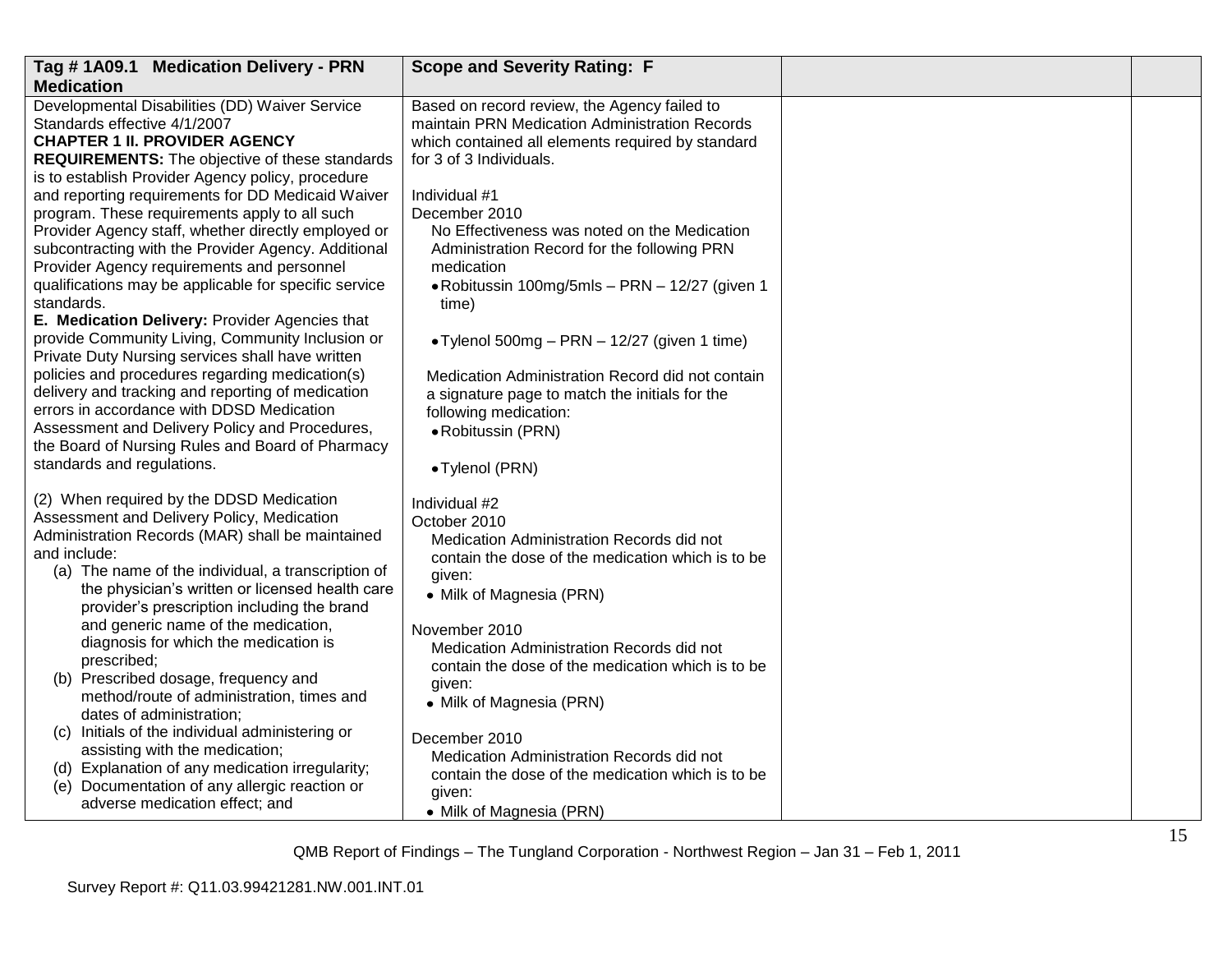| For PRN medication, an explanation for the<br>use of the PRN medication shall include<br>observable signs/symptoms or<br>circumstances in which the medication is to<br>be used, and documentation of effectiveness<br>of PRN medication administered.<br>(3) The Provider Agency shall also maintain a<br>signature page that designates the full name that<br>corresponds to each initial used to document<br>administered or assisted delivery of each dose;<br>(4) MARs are not required for individuals<br>participating in Independent Living who self-<br>administer their own medications;<br>(5) Information from the prescribing pharmacy<br>regarding medications shall be kept in the home and<br>community inclusion service locations and shall<br>include the expected desired outcomes of<br>administrating the medication, signs and symptoms<br>of adverse events and interactions with other | Individual #3<br>November 2010<br>No Effectiveness was noted on the Medication<br>Administration Record for the following PRN<br>medication:<br>• Robitussin 100mg/5mls - PRN - 11/16 (given 1<br>time)<br>Medication Administration Record document did<br>not contain the following information: the<br>effectiveness that indicate the results of the<br>medication:<br>• Robitussin (PRN) |  |
|-----------------------------------------------------------------------------------------------------------------------------------------------------------------------------------------------------------------------------------------------------------------------------------------------------------------------------------------------------------------------------------------------------------------------------------------------------------------------------------------------------------------------------------------------------------------------------------------------------------------------------------------------------------------------------------------------------------------------------------------------------------------------------------------------------------------------------------------------------------------------------------------------------------------|-----------------------------------------------------------------------------------------------------------------------------------------------------------------------------------------------------------------------------------------------------------------------------------------------------------------------------------------------------------------------------------------------|--|
| medications;<br>NMAC 16.19.11.8 MINIMUM STANDARDS:<br>A. MINIMUM STANDARDS FOR THE<br>DISTRIBUTION, STORAGE, HANDLING AND<br><b>RECORD KEEPING OF DRUGS:</b><br>(d) The facility shall have a Medication<br>Administration Record (MAR) documenting<br>medication administered to residents, including<br>over-the-counter medications. This<br>documentation shall include:<br>Name of resident;<br>(i)<br>Date given;<br>(ii)<br>Drug product name;<br>(iii)<br>Dosage and form;<br>(iv)<br>Strength of drug;<br>(v)<br>Route of administration;<br>(vi)<br>(vii) How often medication is to be taken;<br>(viii) Time taken and staff initials;<br>Dates when the medication is discontinued<br>(ix)                                                                                                                                                                                                          |                                                                                                                                                                                                                                                                                                                                                                                               |  |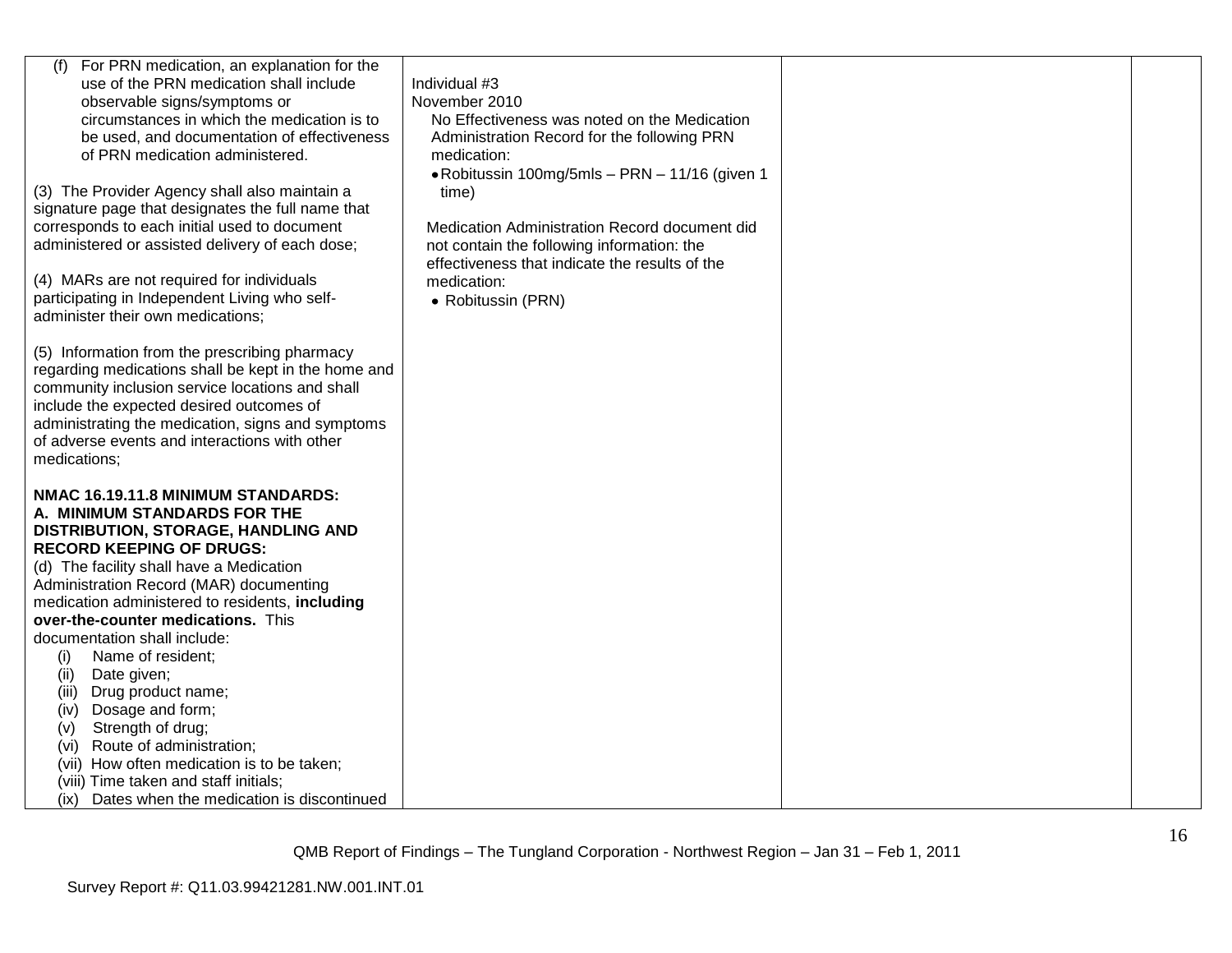| or changed;                                            |  |  |
|--------------------------------------------------------|--|--|
| The name and initials of all staff                     |  |  |
| (x)                                                    |  |  |
| administering medications.                             |  |  |
|                                                        |  |  |
| <b>Model Custodial Procedure Manual</b>                |  |  |
| <b>D. Administration of Drugs</b>                      |  |  |
| Unless otherwise stated by practitioner, patients will |  |  |
| not be allowed to administer their own medications.    |  |  |
| Document the practitioner's order authorizing the      |  |  |
| self-administration of medications.                    |  |  |
|                                                        |  |  |
| All PRN (As needed) medications shall have             |  |  |
| complete detail instructions regarding the             |  |  |
| administering of the medication. This shall include:   |  |  |
| symptoms that indicate the use of the<br>➤             |  |  |
| medication,                                            |  |  |
| exact dosage to be used, and<br>➤                      |  |  |
| the exact amount to be used in a 24 hour               |  |  |
| period.                                                |  |  |
|                                                        |  |  |
| <b>Department of Health</b>                            |  |  |
| <b>Developmental Disabilities Supports Division</b>    |  |  |
| (DDSD) Medication Assessment and Delivery              |  |  |
| Policy - Eff. November 1, 2006                         |  |  |
| <b>F. PRN Medication</b>                               |  |  |
| 3. Prior to self-administration, self-administration   |  |  |
| with physical assist or assisting with delivery of PRN |  |  |
| medications, the direct support staff must contact     |  |  |
| the agency nurse to describe observed symptoms         |  |  |
| and thus assure that the PRN medication is being       |  |  |
|                                                        |  |  |
| used according to instructions given by the ordering   |  |  |
| PCP. In cases of fever, respiratory distress           |  |  |
| (including coughing), severe pain, vomiting,           |  |  |
| diarrhea, change in responsiveness/level of            |  |  |
| consciousness, the nurse must strongly consider        |  |  |
| the need to conduct a face-to-face assessment to       |  |  |
| assure that the PRN does not mask a condition          |  |  |
| better treated by seeking medical attention. This      |  |  |
| does not apply to home based/family living settings    |  |  |
| where the provider is related by affinity or by        |  |  |
| consanguinity to the individual.                       |  |  |
|                                                        |  |  |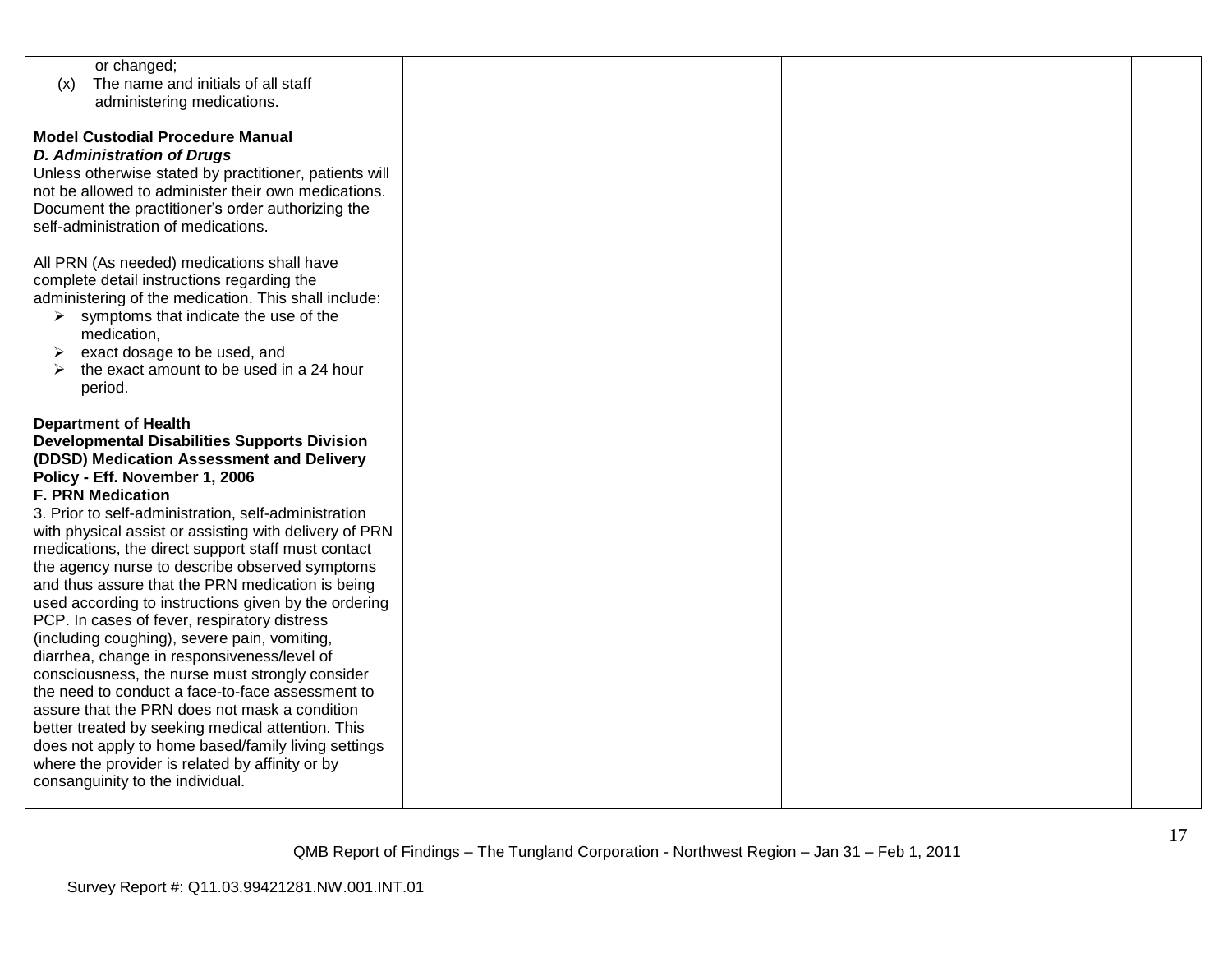| 4. The agency nurse shall review the utilization of                                                          |  |  |
|--------------------------------------------------------------------------------------------------------------|--|--|
| PRN medications routinely. Frequent or escalating<br>use of PRN medications must be reported to the          |  |  |
| PCP and discussed by the Interdisciplinary for                                                               |  |  |
| changes to the overall support plan (see Section H                                                           |  |  |
| of this policy).                                                                                             |  |  |
|                                                                                                              |  |  |
| H. Agency Nurse Monitoring                                                                                   |  |  |
| 1. Regardless of the level of assistance with                                                                |  |  |
| medication delivery that is required by the individual                                                       |  |  |
| or the route through which the medication is<br>delivered, the agency nurses must monitor the                |  |  |
| individual's response to the effects of their routine                                                        |  |  |
| and PRN medications. The frequency and type of                                                               |  |  |
| monitoring must be based on the nurse's                                                                      |  |  |
| assessment of the individual and consideration of                                                            |  |  |
| the individual's diagnoses, health status, stability,                                                        |  |  |
| utilization of PRN medications and level of support                                                          |  |  |
| required by the individual's condition and the skill                                                         |  |  |
| level and needs of the direct care staff. Nursing<br>monitoring should be based on prudent nursing           |  |  |
| practice and should support the safety and                                                                   |  |  |
| independence of the individual in the community                                                              |  |  |
| setting. The health care plan shall reflect the                                                              |  |  |
| planned monitoring of the individual's response to                                                           |  |  |
| medication.                                                                                                  |  |  |
|                                                                                                              |  |  |
| <b>Department of Health Developmental Disabilities</b><br><b>Supports Division (DDSD) - Procedure Title:</b> |  |  |
| <b>Medication Assessment and Delivery Procedure</b>                                                          |  |  |
| Eff Date: November 1, 2006                                                                                   |  |  |
| C. 3. Prior to delivery of the PRN, direct support                                                           |  |  |
| staff must contact the agency nurse to describe                                                              |  |  |
| observed symptoms and thus assure that the PRN                                                               |  |  |
| is being used according to instructions given by the                                                         |  |  |
| ordering PCP. In cases of fever, respiratory distress<br>(including coughing), severe pain, vomiting,        |  |  |
| diarrhea, change in responsiveness/level of                                                                  |  |  |
| consciousness, the nurse must strongly consider                                                              |  |  |
| the need to conduct a face-to-face assessment to                                                             |  |  |
| assure that the PRN does not mask a condition                                                                |  |  |
| better treated by seeking medical attention.                                                                 |  |  |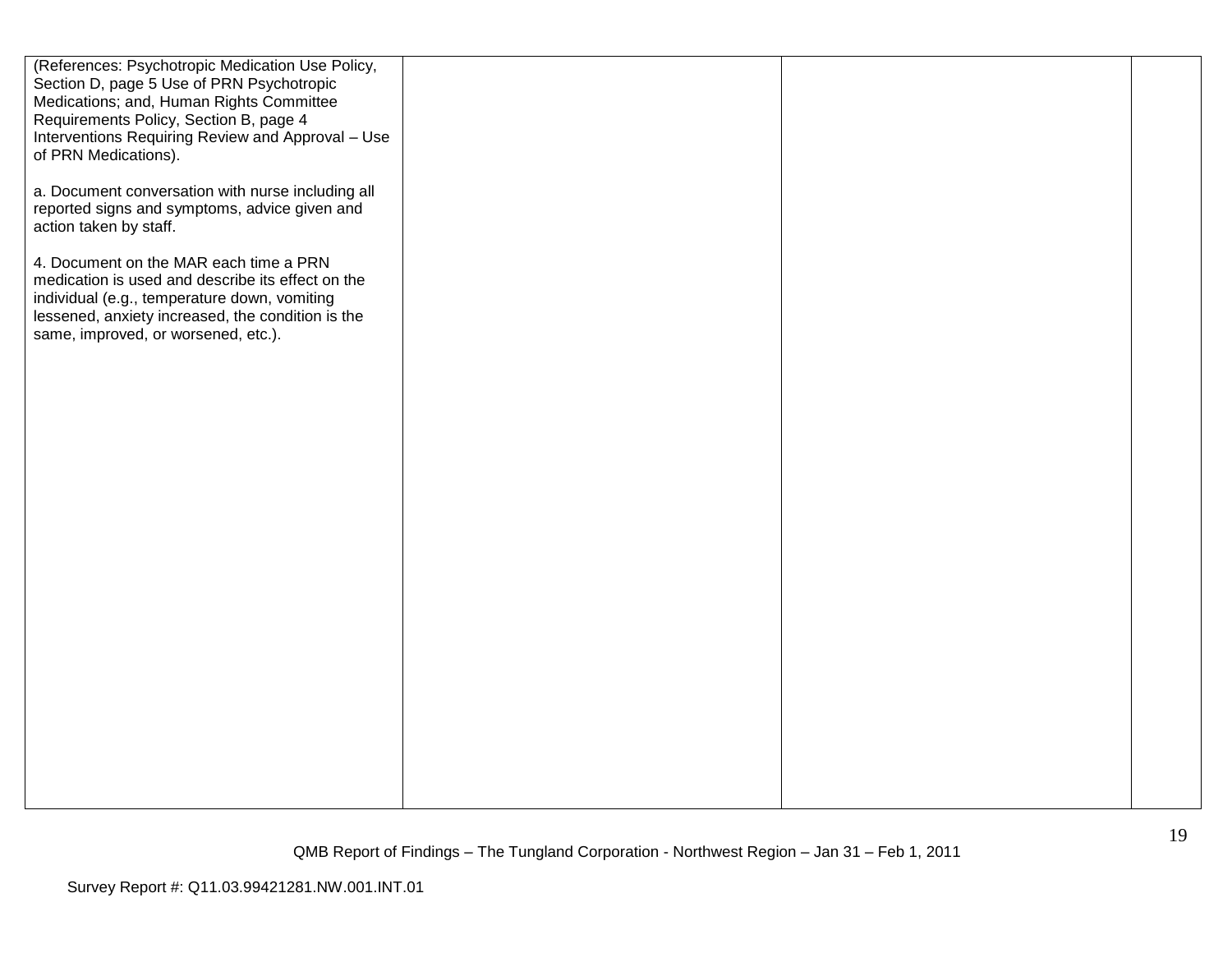| Tag # 1A26 (CoP) COR / EAR                              | <b>Scope and Severity Rating: E</b>                          |  |
|---------------------------------------------------------|--------------------------------------------------------------|--|
| NMAC 7.1.12.8 REGISTRY ESTABLISHED;                     | Based on record review, the Agency failed to                 |  |
| PROVIDER INQUIRY REQUIRED: Upon the                     | maintain documentation in the employee's                     |  |
| effective date of this rule, the department has         | personnel records that evidenced inquiry to the              |  |
| established and maintains an accurate and               | Employee Abuse Registry prior to employment for 9            |  |
| complete electronic registry that contains the name,    | of 16 Agency Personnel.                                      |  |
| date of birth, address, social security number, and     |                                                              |  |
| other appropriate identifying information of all        | The following Agency personnel records                       |  |
| persons who, while employed by a provider, have         | contained no evidence of the Employee Abuse                  |  |
| been determined by the department, as a result of       | Registry check being completed:                              |  |
| an investigation of a complaint, to have engaged in     |                                                              |  |
| a substantiated registry-referred incident of abuse,    | • #54 - Date of hire 1/14/2011                               |  |
| neglect or exploitation of a person receiving care or   |                                                              |  |
| services from a provider. Additions and updates to      | The following Agency Personnel records                       |  |
| the registry shall be posted no later than two (2)      | contained evidence that indicated the Employee               |  |
| business days following receipt. Only department        | Abuse Registry check was completed after hire:               |  |
| staff designated by the custodian may access,           |                                                              |  |
| maintain and update the data in the registry.           | $\bullet$ #40 - Date of hire 9/8/2010. Completed             |  |
| Provider requirement to inquire of<br>А.                | $9/20/10$ .                                                  |  |
| registry. A provider, prior to employing or             |                                                              |  |
| contracting with an employee, shall inquire of the      | $\bullet$ #42 - Date of hire 6/7/2010. Completed             |  |
| registry whether the individual under consideration     | 6/14/2010.                                                   |  |
| for employment or contracting is listed on the          |                                                              |  |
| registry.                                               | $\bullet$ #43 - Date of hire 6/30/2010. Completed            |  |
| <b>B.</b><br>Prohibited employment. A provider may      | 7/13/2010.                                                   |  |
| not employ or contract with an individual to be an      |                                                              |  |
| employee if the individual is listed on the registry as | $\bullet$ #46 - Date of hire 7/2/2010. Completed             |  |
| having a substantiated registry-referred incident of    | 7/13/10.                                                     |  |
| abuse, neglect or exploitation of a person receiving    |                                                              |  |
| care or services from a provider.                       | $\bullet$ #49 - Date of hire 6/30/2010. Completed            |  |
| Documentation of inquiry to registry.<br>D.             | 7/4/2010.                                                    |  |
| The provider shall maintain documentation in the        |                                                              |  |
| employee's personnel or employment records that         | $\bullet$ #50 - Date of hire 11/19/2010. Completed           |  |
| evidences the fact that the provider made an inquiry    | 11/23/2010.                                                  |  |
| to the registry concerning that employee prior to       |                                                              |  |
| employment. Such documentation must include             | • #53 - Date of hire 1/14/2011. Completed                    |  |
| evidence, based on the response to such inquiry         | 1/26/2011.                                                   |  |
| received from the custodian by the provider, that the   |                                                              |  |
| employee was not listed on the registry as having a     |                                                              |  |
| substantiated registry-referred incident of abuse,      | $\bullet$ #55 - Date of hire 3/2/2010. Completed<br>4/30/10. |  |
| neglect or exploitation.                                |                                                              |  |
| Е.<br><b>Documentation for other staff.</b> With        |                                                              |  |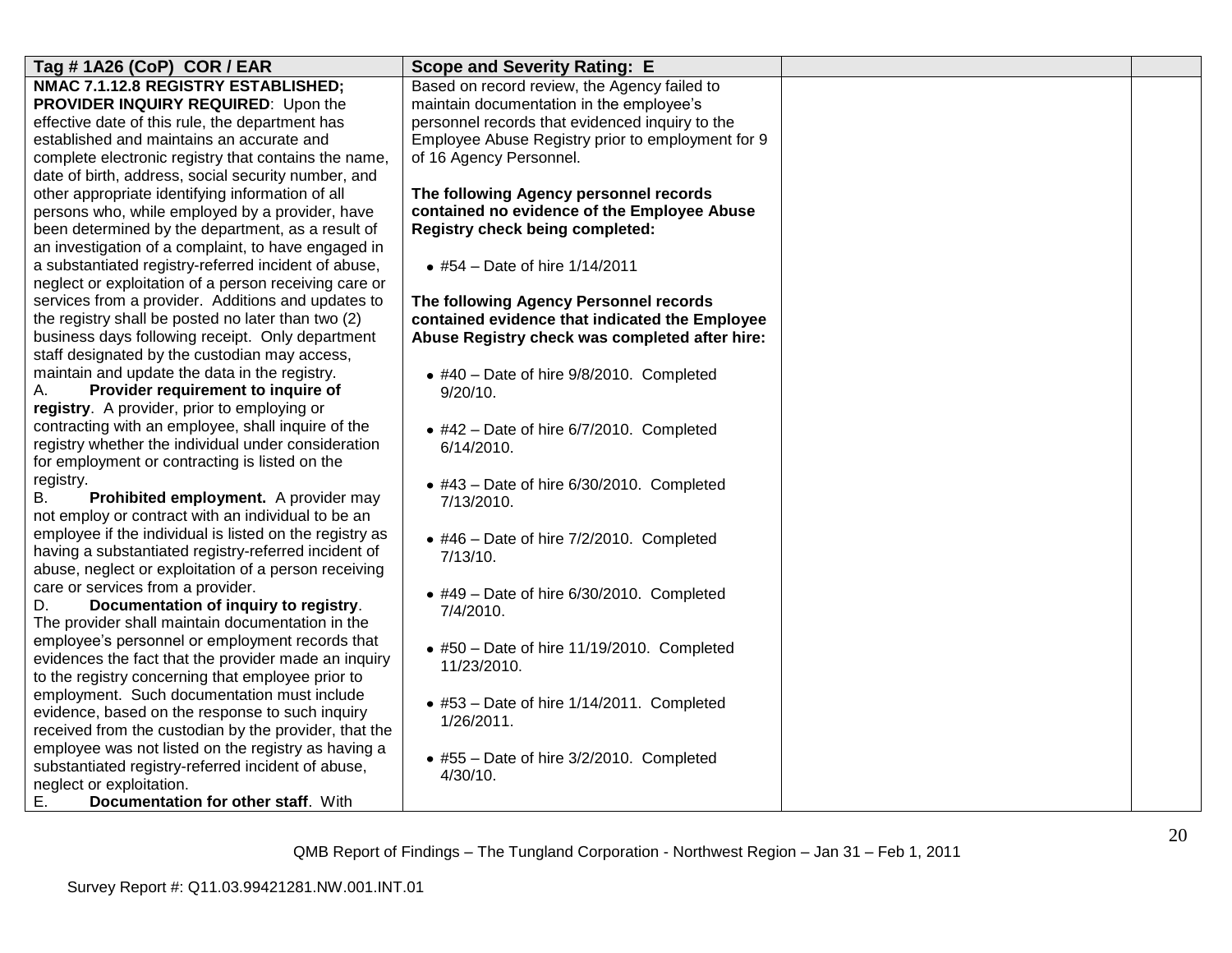respect to all employed or contracted individuals providing direct care who are licensed health care professionals or certified nurse aides, the provider shall maintain documentation reflecting the individual"s current licensure as a health care professional or current certification as a nurse aide. F. **Consequences of noncompliance**. The department or other governmental agency having regulatory enforcement authority over a provider may sanction a provider in accordance with applicable law if the provider fails to make an appropriate and timely inquiry of the registry, or fails to maintain evidence of such inquiry, in connection with the hiring or contracting of an employee; or for employing or contracting any person to work as an employee who is listed on the registry. Such sanctions may include a directed plan of correction, civil monetary penalty not to exceed five thousand dollars (\$5000) per instance, or termination or nonrenewal of any contract with the department or other governmental agency. Developmental Disabilities (DD) Waiver Service Standards effective 4/1/2007 **Chapter 1.IV. General Provider Requirements. D. Criminal History Screening:** All personnel shall be screened by the Provider Agency in regard to the employee"s qualifications, references, and employment history, prior to employment. All Provider Agencies shall comply with the Criminal Records Screening for Caregivers 7.1.12 NMAC and Employee Abuse Registry 7.1.12 NMAC as required by the Department of Health, Division of Health Improvement.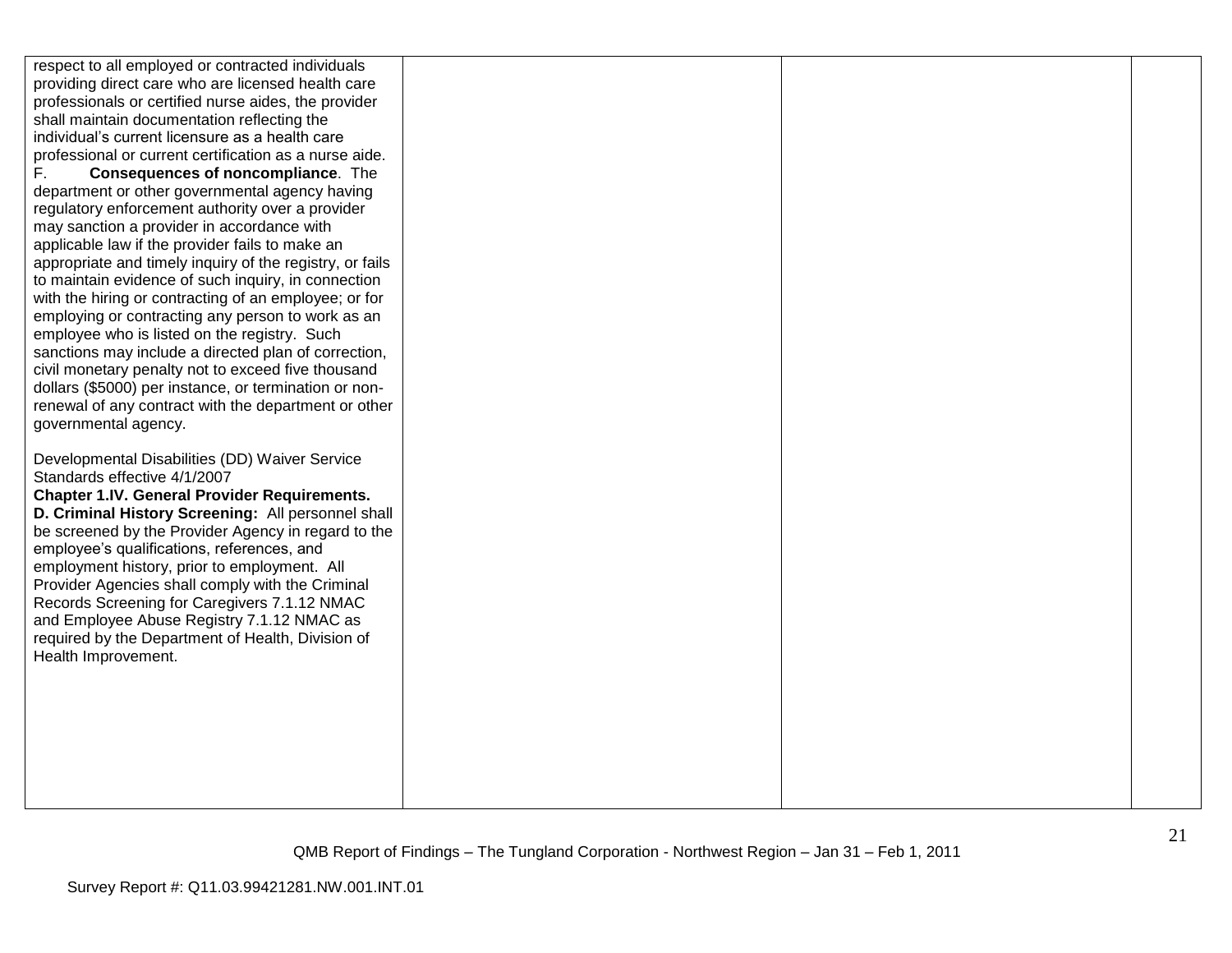| NMAC 7.1.13.10 INCIDENT MANAGEMENT<br>Based on record review the Agency failed to provide<br><b>SYSTEM REQUIREMENTS:</b><br>documentation verifying completion of Incident<br>A. General: All licensed health care facilities and<br>Management Training for 4 of 16 Agency Personnel.<br>community based service providers shall establish                                                                                                                                                                                                                                                                                                                                                                                                                                                                                                                                                                                                                                                                                                                                                                                                                                                                                                                                                                                                                                                                                                                                                                                                                                                                                                                                                                                                                                                            | Tag #1A28.1 (CoP) Incident Mgt. System -<br><b>Personnel Training</b> | <b>Scope &amp; Severity Rating: E</b>            |  |
|--------------------------------------------------------------------------------------------------------------------------------------------------------------------------------------------------------------------------------------------------------------------------------------------------------------------------------------------------------------------------------------------------------------------------------------------------------------------------------------------------------------------------------------------------------------------------------------------------------------------------------------------------------------------------------------------------------------------------------------------------------------------------------------------------------------------------------------------------------------------------------------------------------------------------------------------------------------------------------------------------------------------------------------------------------------------------------------------------------------------------------------------------------------------------------------------------------------------------------------------------------------------------------------------------------------------------------------------------------------------------------------------------------------------------------------------------------------------------------------------------------------------------------------------------------------------------------------------------------------------------------------------------------------------------------------------------------------------------------------------------------------------------------------------------------|-----------------------------------------------------------------------|--------------------------------------------------|--|
| which emphasizes the principles of prevention and<br>Misappropriation of Consumers' Property) (#42,<br>staff involvement. The licensed health care facility or<br>43, 50 & 54)<br>community based service provider shall ensure that<br>the incident management system policies and<br>procedures requires all employees to be<br>competently trained to respond to, report, and<br>document incidents in a timely and accurate<br>manner.<br>D. Training Documentation: All licensed health<br>care facilities and community based service<br>providers shall prepare training documentation for<br>each employee to include a signed statement<br>indicating the date, time, and place they received<br>their incident management reporting instruction. The<br>licensed health care facility and community based<br>service provider shall maintain documentation of an<br>employee's training for a period of at least twelve<br>(12) months, or six (6) months after termination of<br>an employee's employment. Training curricula shall<br>be kept on the provider premises and made<br>available on request by the department. Training<br>documentation shall be made available immediately<br>upon a division representative's request. Failure to<br>provide employee training documentation shall<br>subject the licensed health care facility or<br>community based service provider to the penalties<br>provided for in this rule.<br><b>Policy Title: Training Requirements for Direct</b><br>Service Agency Staff Policy - Eff. March 1, 2007<br><b>II. POLICY STATEMENTS:</b><br>A. Individuals shall receive services from competent<br>and qualified staff.<br>C. Staff shall complete training on DOH-approved<br>incident reporting procedures in accordance with 7<br>NMAC 1.13. | and maintain an incident management system,                           | • Incident Management Training (Abuse, Neglect & |  |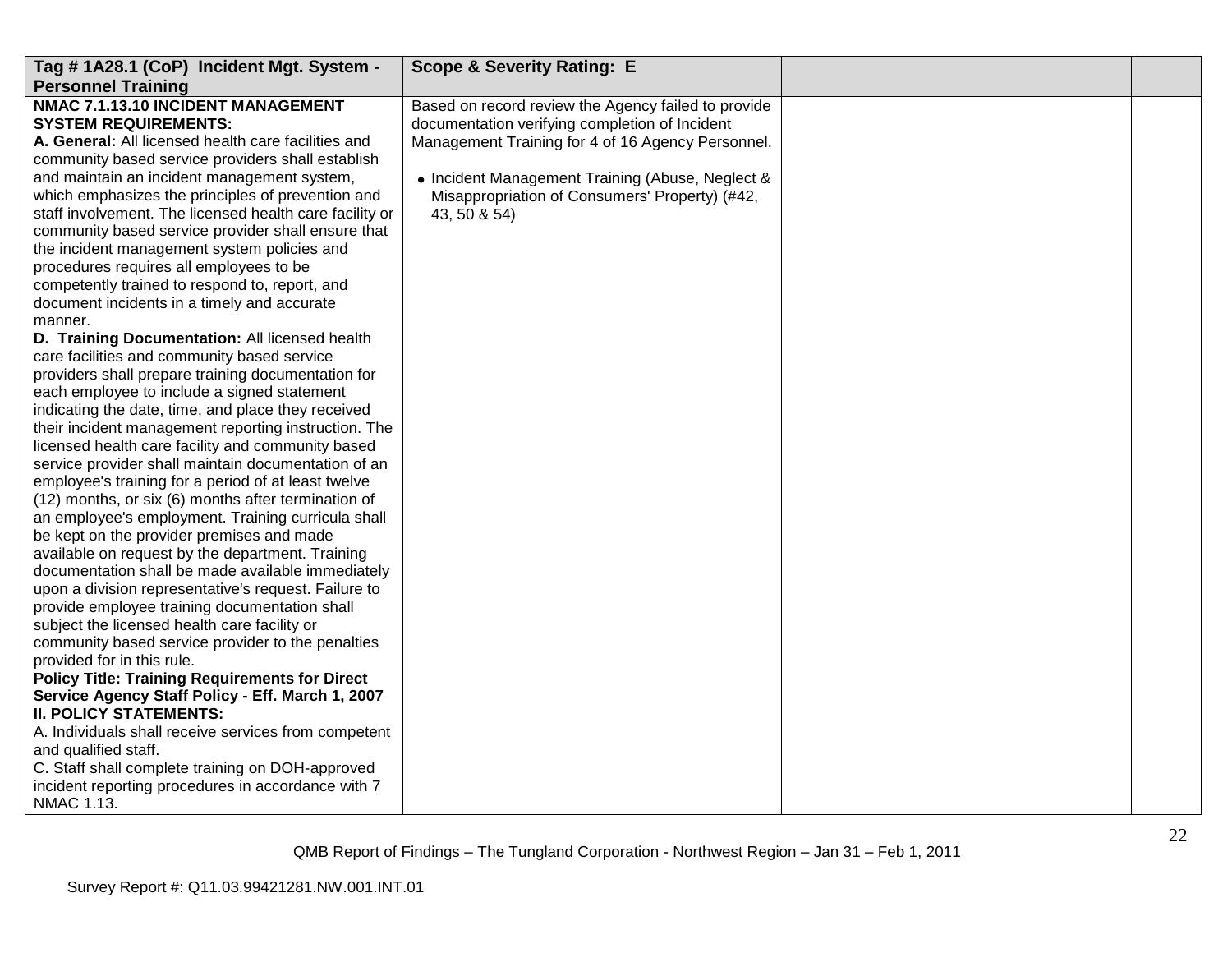| Tag #1A31 (CoP) Client Rights/Human                                                                                                                                                                                                                                                                                                                                                                                                                                                                                                                                                                                                                    | <b>Scope and Severity Rating: D</b>                                                                                                                  |  |
|--------------------------------------------------------------------------------------------------------------------------------------------------------------------------------------------------------------------------------------------------------------------------------------------------------------------------------------------------------------------------------------------------------------------------------------------------------------------------------------------------------------------------------------------------------------------------------------------------------------------------------------------------------|------------------------------------------------------------------------------------------------------------------------------------------------------|--|
| <b>Rights</b>                                                                                                                                                                                                                                                                                                                                                                                                                                                                                                                                                                                                                                          |                                                                                                                                                      |  |
| 7.26.3.11 RESTRICTIONS OR LIMITATION OF<br><b>CLIENT'S RIGHTS:</b>                                                                                                                                                                                                                                                                                                                                                                                                                                                                                                                                                                                     | Based on record review and interview, the Agency<br>failed to ensure the rights of Individuals was not                                               |  |
| A. A service provider shall not restrict or limit a<br>client's rights except:                                                                                                                                                                                                                                                                                                                                                                                                                                                                                                                                                                         | restricted or limited for 1 of 3 Individuals.                                                                                                        |  |
| (1) where the restriction or limitation is allowed in                                                                                                                                                                                                                                                                                                                                                                                                                                                                                                                                                                                                  | A review of Agency Individual files indicated 1 of 3                                                                                                 |  |
| an emergency and is necessary to prevent<br>imminent risk of physical harm to the client or<br>another person; or                                                                                                                                                                                                                                                                                                                                                                                                                                                                                                                                      | Individuals required Human Rights Committee<br>Approval for restrictions.                                                                            |  |
| (2) where the interdisciplinary team has determined<br>that the client's limited capacity to exercise the right<br>threatens his or her physical safety; or                                                                                                                                                                                                                                                                                                                                                                                                                                                                                            | No documentation was found regarding Human<br>Rights Approval for the following:                                                                     |  |
| (3) as provided for in Section 10.1.14 [now<br>Subsection N of 7.26.3.10 NMAC].                                                                                                                                                                                                                                                                                                                                                                                                                                                                                                                                                                        | • Environmental Restrictions: Locked cabinets and<br>refrigerator in residence. No evidence found of<br>Human Rights Committee approval. (Individual |  |
| B. Any emergency intervention to prevent physical<br>harm shall be reasonable to prevent harm, shall be<br>the least restrictive intervention necessary to meet<br>the emergency, shall be allowed no longer than<br>necessary and shall be subject to interdisciplinary<br>team (IDT) review. The IDT upon completion of its<br>review may refer its findings to the office of quality<br>assurance. The emergency intervention may be<br>subject to review by the service provider's<br>behavioral support committee or human rights<br>committee in accordance with the behavioral<br>support policies or other department regulation or<br>policy. | #3)                                                                                                                                                  |  |
| C. The service provider may adopt reasonable<br>program policies of general applicability to clients<br>served by that service provider that do not violate<br>client rights. [09/12/94; 01/15/97; Recompiled<br>10/31/01]                                                                                                                                                                                                                                                                                                                                                                                                                             |                                                                                                                                                      |  |
| <b>Long Term Services Division</b><br><b>Policy Title: Human Rights Committee</b><br>Requirements Eff Date: March 1, 2003<br><b>IV. POLICY STATEMENT - Human Rights</b><br>Committees are required for residential service<br>provider agencies. The purpose of these                                                                                                                                                                                                                                                                                                                                                                                  |                                                                                                                                                      |  |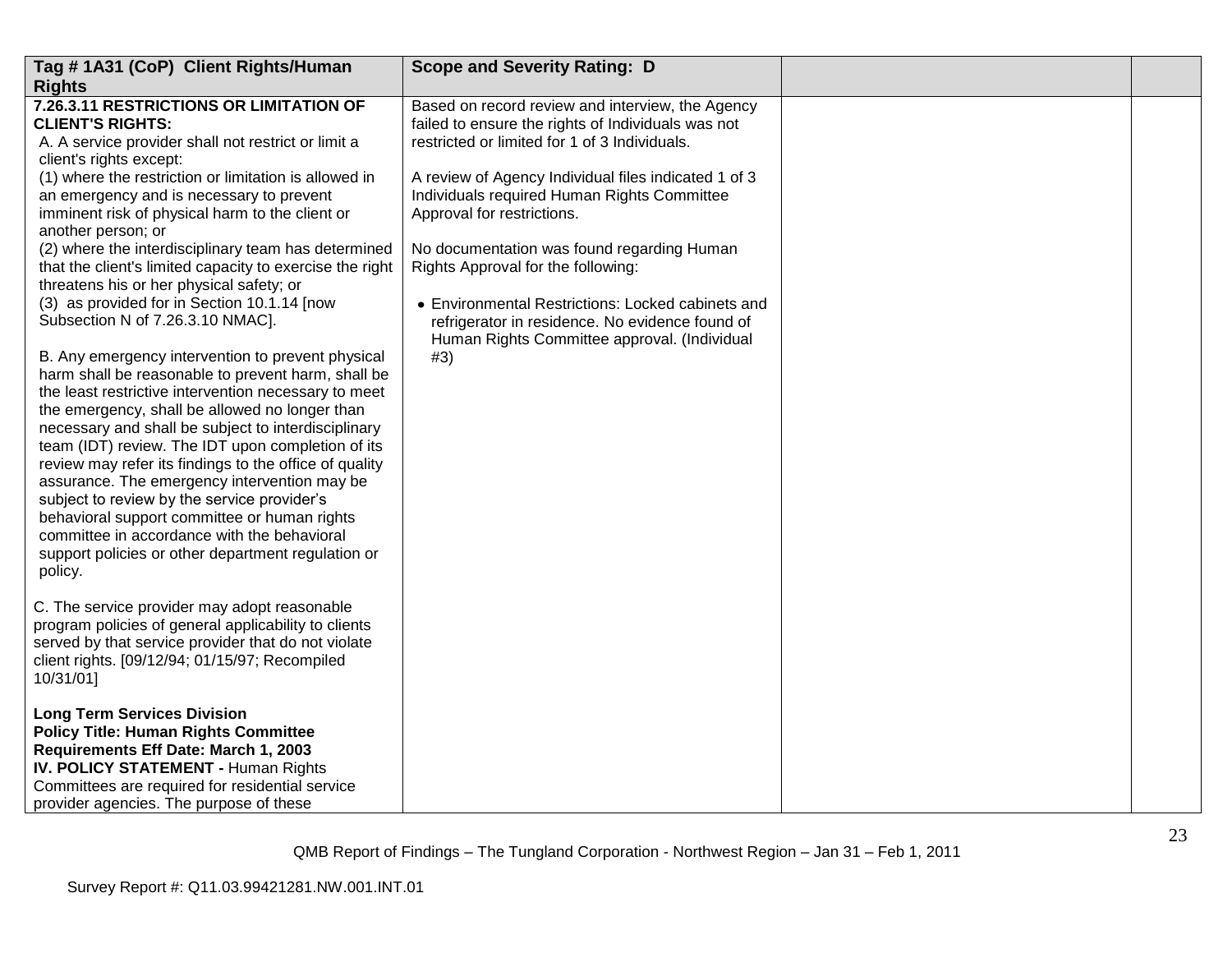| committees with respect to the provision of Behavior<br>Supports is to review and monitor the<br>implementation of certain Behavior Support Plans.                                                                                                                                                                                                                     |  |
|------------------------------------------------------------------------------------------------------------------------------------------------------------------------------------------------------------------------------------------------------------------------------------------------------------------------------------------------------------------------|--|
| Human Rights Committees may not approve any of<br>the interventions specifically prohibited in the<br>following policies:<br>• Aversive Intervention Prohibitions<br>• Psychotropic Medications Use<br>• Behavioral Support Service Provision.                                                                                                                         |  |
| A Human Rights Committee may also serve other<br>agency functions as appropriate, such as the review<br>of internal policies on sexuality and incident<br>management follow-up.                                                                                                                                                                                        |  |
| A. HUMAN RIGHTS COMMITTEE ROLE IN<br><b>BEHAVIOR SUPPORTS</b><br>Only those Behavior Support Plans with an aversive<br>intervention included as part of the plan or<br>associated Crisis Intervention Plan need to be<br>reviewed prior to implementation. Plans not<br>containing aversive interventions do not require<br>Human Rights Committee review or approval. |  |
| 2. The Human Rights Committee will determine and<br>adopt a written policy stating the frequency and<br>purpose of meetings. Behavior Support Plans<br>approved by the Human Rights Committee will be<br>reviewed at least quarterly.                                                                                                                                  |  |
| 3. Records, including minutes of all meetings will be<br>retained at the agency with primary responsibility for<br>implementation for at least five years from the<br>completion of each individual's Individual Service<br>Plan.                                                                                                                                      |  |
| <b>Department of Health Developmental Disabilities</b><br><b>Supports Division (DDSD) - Procedure Title:</b><br><b>Medication Assessment and Delivery Procedure</b><br>Eff Date: November 1, 2006<br><b>B. 1. e.</b> If the PRN medication is to be used in                                                                                                            |  |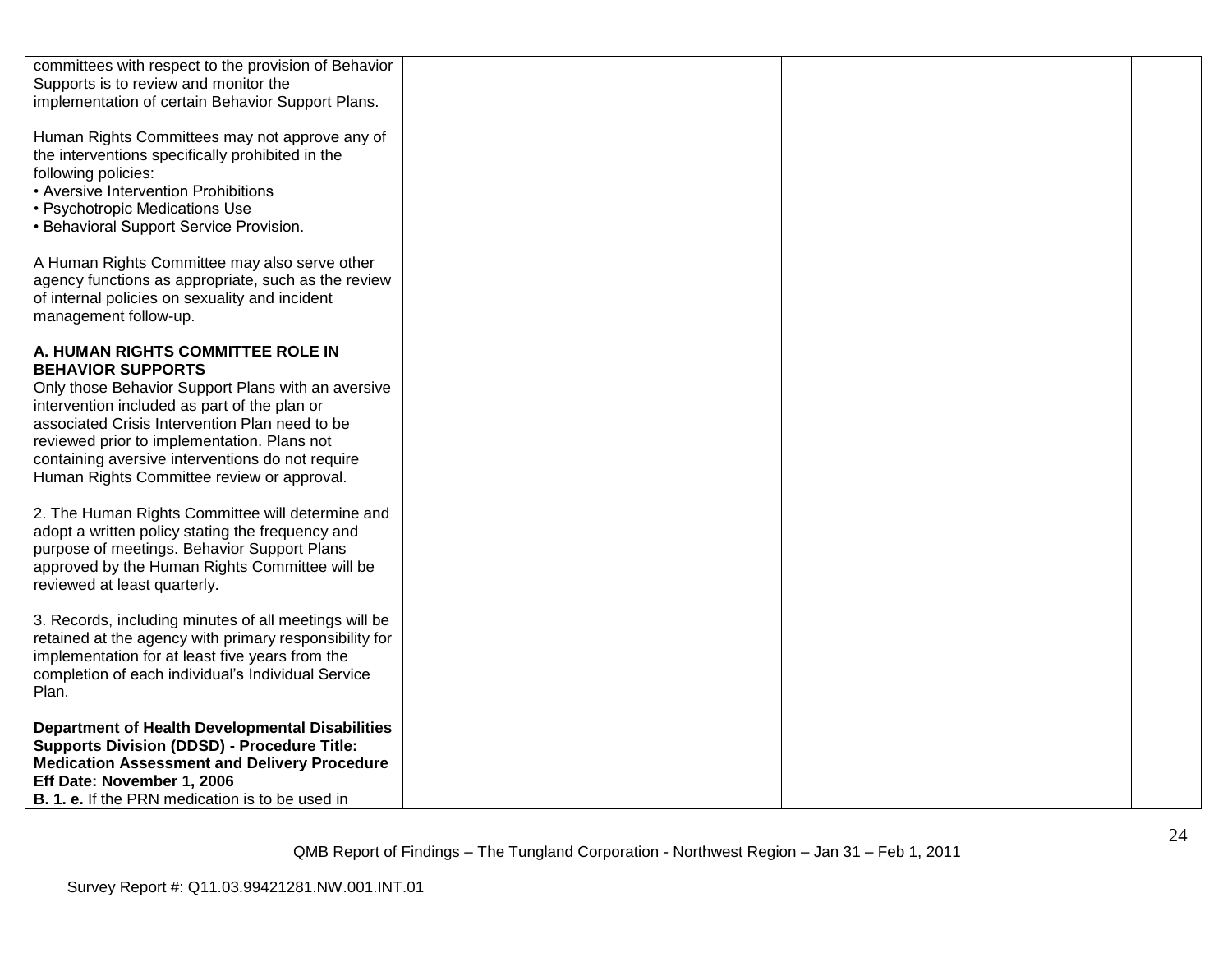| response to psychiatric and/or behavioral symptoms    |  |  |
|-------------------------------------------------------|--|--|
| in addition to the above requirements, obtain current |  |  |
| written consent from the individual, guardian or      |  |  |
| surrogate health decision maker and submit for        |  |  |
| review by the agency's Human Rights Committee         |  |  |
| (References: Psychotropic Medication Use Policy,      |  |  |
| Section D, page 5 Use of PRN Psychotropic             |  |  |
| Medications; and, Human Rights Committee              |  |  |
| Requirements Policy, Section B, page 4                |  |  |
| Interventions Requiring Review and Approval - Use     |  |  |
| of PRN Medications)                                   |  |  |
|                                                       |  |  |
|                                                       |  |  |
|                                                       |  |  |
|                                                       |  |  |
|                                                       |  |  |
|                                                       |  |  |
|                                                       |  |  |
|                                                       |  |  |
|                                                       |  |  |
|                                                       |  |  |
|                                                       |  |  |
|                                                       |  |  |
|                                                       |  |  |
|                                                       |  |  |
|                                                       |  |  |
|                                                       |  |  |
|                                                       |  |  |
|                                                       |  |  |
|                                                       |  |  |
|                                                       |  |  |
|                                                       |  |  |
|                                                       |  |  |
|                                                       |  |  |
|                                                       |  |  |
|                                                       |  |  |
|                                                       |  |  |
|                                                       |  |  |
|                                                       |  |  |
|                                                       |  |  |
|                                                       |  |  |
|                                                       |  |  |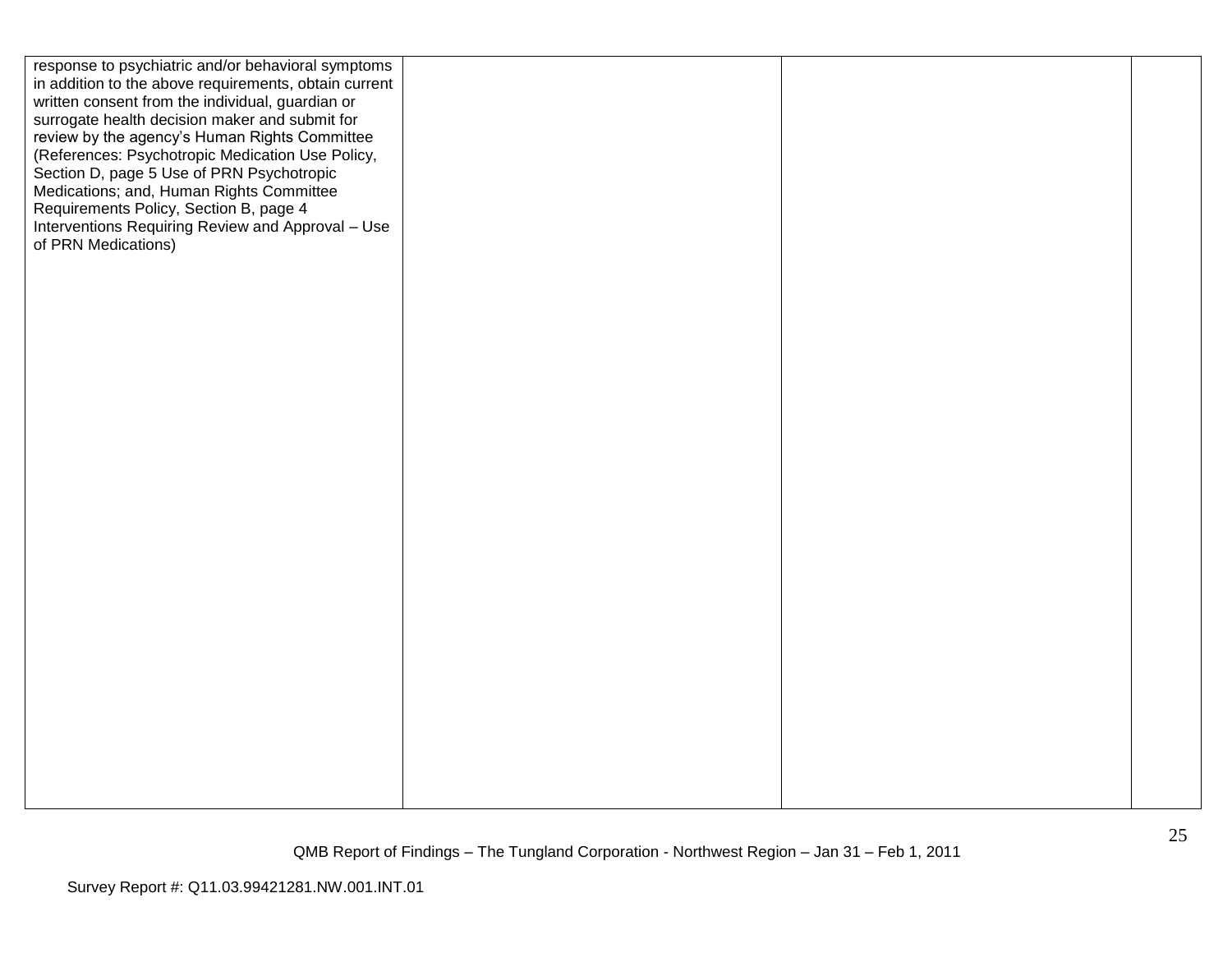| Tag # 6L13 (CoP) - CL Healthcare Reqts.                                                             | <b>Scope and Severity Rating: E</b>                |  |
|-----------------------------------------------------------------------------------------------------|----------------------------------------------------|--|
| Developmental Disabilities (DD) Waiver Service                                                      | Based on record review, the Agency failed to       |  |
| Standards effective 4/1/2007                                                                        | provide documentation of annual physical           |  |
| <b>CHAPTER 6. VI. GENERAL REQUIREMENTS</b>                                                          | examinations and/or other examinations as          |  |
| FOR COMMUNITY LIVING                                                                                | specified by a licensed physician for 2 of 3       |  |
| G. Health Care Requirements for Community                                                           | individuals receiving Community Living Services.   |  |
| <b>Living Services.</b>                                                                             |                                                    |  |
| (1) The Community Living Service providers shall                                                    | The following was not found, incomplete and/or not |  |
| ensure completion of a HAT for each individual                                                      | current:                                           |  |
| receiving this service. The HAT shall be completed                                                  |                                                    |  |
| 2 weeks prior to the annual ISP meeting and                                                         | • Vision Exam                                      |  |
| submitted to the Case Manager and all other IDT                                                     | ° Individual #2 - As indicated by the DDSD file    |  |
| Members. A revised HAT is required to also be                                                       | matrix Vision Exams are to be conducted every      |  |
| submitted whenever the individual's health status                                                   | other year. No evidence of exam was found.         |  |
| changes significantly. For individuals who are newly                                                |                                                    |  |
| allocated to the DD Waiver program, the HAT may                                                     | ° Individual #3 - As indicated by the DDSD file    |  |
| be completed within 2 weeks following the initial ISP                                               | matrix Vision Exams are to be conducted every      |  |
| meeting and submitted with any strategies and                                                       | other year. No evidence of exam was found.         |  |
| support plans indicated in the ISP, or within 72                                                    |                                                    |  |
| hours following admission into direct services, which                                               |                                                    |  |
| ever comes first.                                                                                   |                                                    |  |
| (2) Each individual will have a Health Care                                                         |                                                    |  |
| Coordinator, designated by the IDT. When the<br>individual's HAT score is 4, 5 or 6 the Health Care |                                                    |  |
| Coordinator shall be an IDT member, other than the                                                  |                                                    |  |
| individual. The Health Care Coordinator shall                                                       |                                                    |  |
| oversee and monitor health care services for the                                                    |                                                    |  |
| individual in accordance with these standards. In                                                   |                                                    |  |
| circumstances where no IDT member voluntarily                                                       |                                                    |  |
| accepts designation as the health care coordinator,                                                 |                                                    |  |
| the community living provider shall assign a staff                                                  |                                                    |  |
| member to this role.                                                                                |                                                    |  |
| (3) For each individual receiving Community Living                                                  |                                                    |  |
| Services, the provider agency shall ensure and                                                      |                                                    |  |
| document the following:                                                                             |                                                    |  |
| (a) Provision of health care oversight consistent                                                   |                                                    |  |
| with these Standards as detailed in Chapter                                                         |                                                    |  |
| One section III E: Healthcare Documentation                                                         |                                                    |  |
| by Nurses For Community Living Services,                                                            |                                                    |  |
| Community Inclusion Services and Private                                                            |                                                    |  |
| Duty Nursing Services.                                                                              |                                                    |  |
| b) That each individual with a score of 4, 5, or 6                                                  |                                                    |  |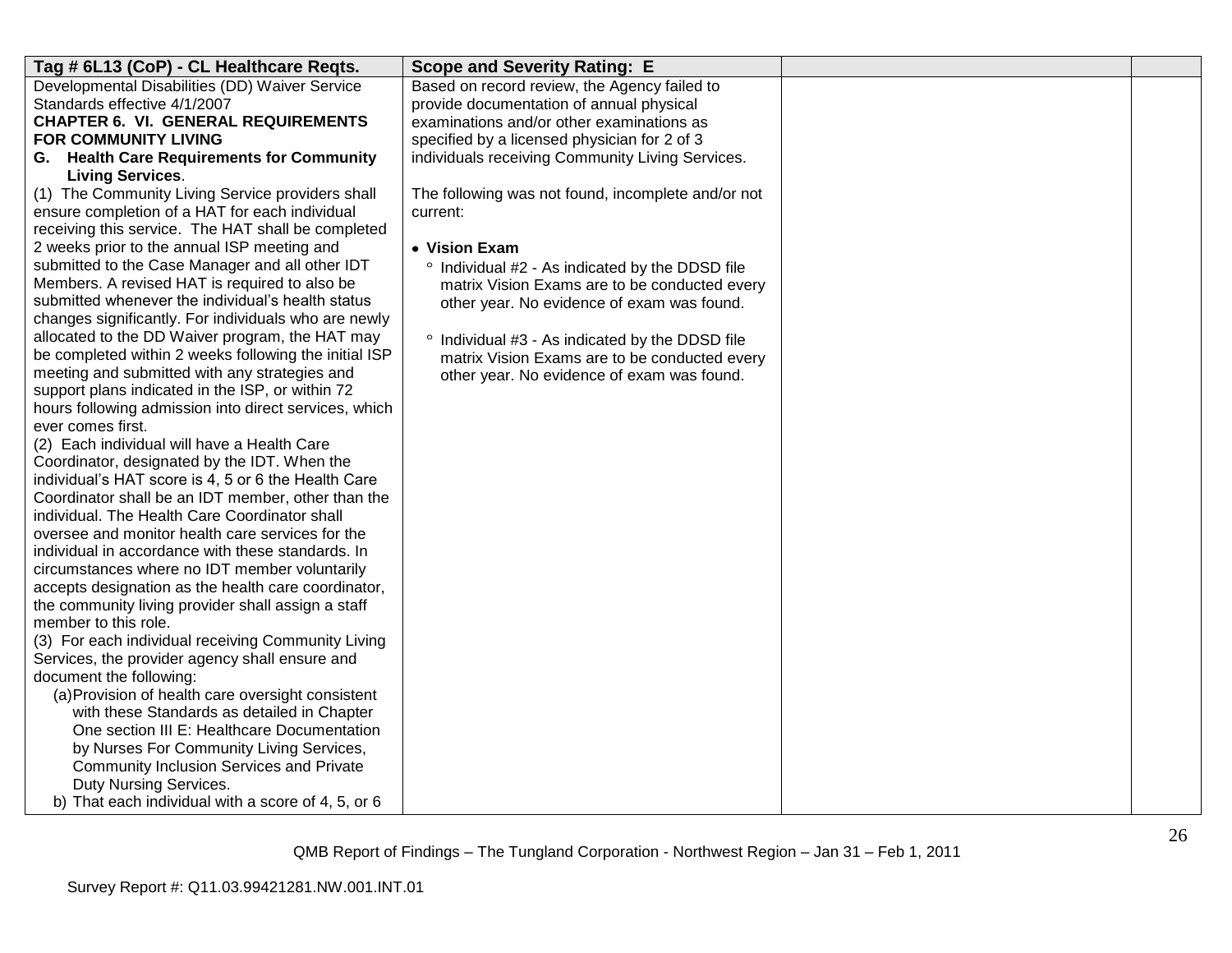| on the HAT, has a Health Care Plan<br>developed by a licensed nurse.<br>(c) That an individual with chronic condition(s)<br>with the potential to exacerbate into a life<br>threatening condition, has Crisis Prevention/<br>Intervention Plan(s) developed by a licensed<br>nurse or other appropriate professional for<br>each such condition.<br>(4) That an average of 3 hours of documented<br>nutritional counseling is available annually, if<br>recommended by the IDT.<br>(5) That the physical property and grounds are free<br>of hazards to the individual's health and safety.<br>(6) In addition, for each individual receiving<br>Supported Living or Family Living Services, the<br>provider shall verify and document the following:<br>(a) The individual has a primary licensed<br>physician;<br>(b) The individual receives an annual physical<br>examination and other examinations as<br>specified by a licensed physician;<br>(c) The individual receives annual dental check-<br>ups and other check-ups as specified by a<br>licensed dentist;<br>(d) The individual receives eye examinations as<br>specified by a licensed optometrist or<br>ophthalmologist; and<br>(e) Agency activities that occur as follow-up to<br>medical appointments (e.g. treatment, visits to<br>specialists, changes in medication or daily<br>routine). |  |  |
|-----------------------------------------------------------------------------------------------------------------------------------------------------------------------------------------------------------------------------------------------------------------------------------------------------------------------------------------------------------------------------------------------------------------------------------------------------------------------------------------------------------------------------------------------------------------------------------------------------------------------------------------------------------------------------------------------------------------------------------------------------------------------------------------------------------------------------------------------------------------------------------------------------------------------------------------------------------------------------------------------------------------------------------------------------------------------------------------------------------------------------------------------------------------------------------------------------------------------------------------------------------------------------------------------------------------------------------------------------------------|--|--|
|                                                                                                                                                                                                                                                                                                                                                                                                                                                                                                                                                                                                                                                                                                                                                                                                                                                                                                                                                                                                                                                                                                                                                                                                                                                                                                                                                                 |  |  |
|                                                                                                                                                                                                                                                                                                                                                                                                                                                                                                                                                                                                                                                                                                                                                                                                                                                                                                                                                                                                                                                                                                                                                                                                                                                                                                                                                                 |  |  |
|                                                                                                                                                                                                                                                                                                                                                                                                                                                                                                                                                                                                                                                                                                                                                                                                                                                                                                                                                                                                                                                                                                                                                                                                                                                                                                                                                                 |  |  |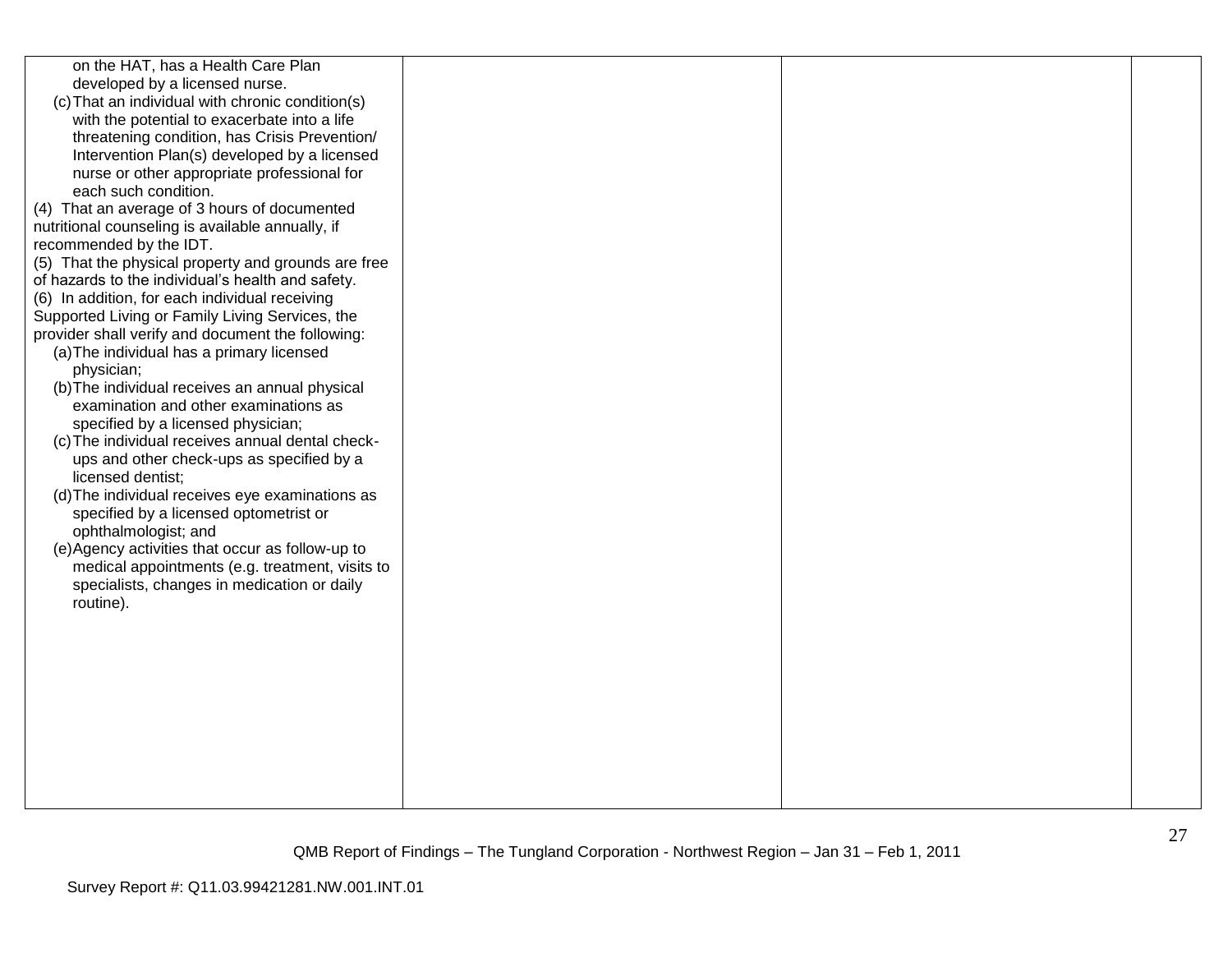| Tag # 6L14 Residential Case File                                                                        | <b>Scope and Severity Rating: F</b>                              |  |
|---------------------------------------------------------------------------------------------------------|------------------------------------------------------------------|--|
| Developmental Disabilities (DD) Waiver Service                                                          | Based on record review, the Agency failed to                     |  |
| Standards effective 4/1/2007                                                                            | maintain a complete and confidential case file in the            |  |
| <b>CHAPTER 6. VIII. COMMUNITY LIVING</b>                                                                | residence for 3 of 3 Individuals receiving Supported             |  |
| <b>SERVICE PROVIDER AGENCY REQUIREMENTS</b>                                                             | Living Services.                                                 |  |
| A. Residence Case File: For individuals receiving                                                       |                                                                  |  |
| Supported Living or Family Living, the Agency shall                                                     | The following was not found, incomplete and/or not               |  |
| maintain in the individual's home a complete and                                                        | current:                                                         |  |
| current confidential case file for each individual. For                                                 |                                                                  |  |
| individuals receiving Independent Living Services,                                                      | • Data Collection/Data Tracking:                                 |  |
| rather than maintaining this file at the individual's                                                   | ° Individual #1 - None found for January 1 - 31,                 |  |
| home, the complete and current confidential case<br>file for each individual shall be maintained at the | 2011                                                             |  |
| agency's administrative site. Each file shall include                                                   |                                                                  |  |
| the following:                                                                                          | ° Individual #2 - None found for January 1 - 31,                 |  |
| (1) Complete and current ISP and all supplemental                                                       | 2011                                                             |  |
| plans specific to the individual;                                                                       |                                                                  |  |
| (2) Complete and current Health Assessment Tool;                                                        | $\degree$ Individual #3 - None found for January 1 - 31,<br>2011 |  |
| (3) Current emergency contact information, which                                                        |                                                                  |  |
| includes the individual's address, telephone                                                            |                                                                  |  |
| number, names and telephone numbers of                                                                  |                                                                  |  |
| residential Community Living Support providers,                                                         |                                                                  |  |
| relatives, or guardian or conservator, primary care                                                     |                                                                  |  |
| physician's name(s) and telephone number(s),                                                            |                                                                  |  |
| pharmacy name, address and telephone number                                                             |                                                                  |  |
| and dentist name, address and telephone number,                                                         |                                                                  |  |
| and health plan;                                                                                        |                                                                  |  |
| (4) Up-to-date progress notes, signed and dated by                                                      |                                                                  |  |
| the person making the note for at least the past                                                        |                                                                  |  |
| month (older notes may be transferred to the                                                            |                                                                  |  |
| agency office);                                                                                         |                                                                  |  |
|                                                                                                         |                                                                  |  |
| (5) Data collected to document ISP Action Plan                                                          |                                                                  |  |
| implementation                                                                                          |                                                                  |  |
| (6) Progress notes written by direct care staff and                                                     |                                                                  |  |
| by nurses regarding individual health status and                                                        |                                                                  |  |
| physical conditions including action taken in                                                           |                                                                  |  |
| response to identified changes in condition for at                                                      |                                                                  |  |
| least the past month;                                                                                   |                                                                  |  |
| (7) Physician's or qualified health care providers                                                      |                                                                  |  |
| written orders;                                                                                         |                                                                  |  |
| (8) Progress notes documenting implementation of                                                        |                                                                  |  |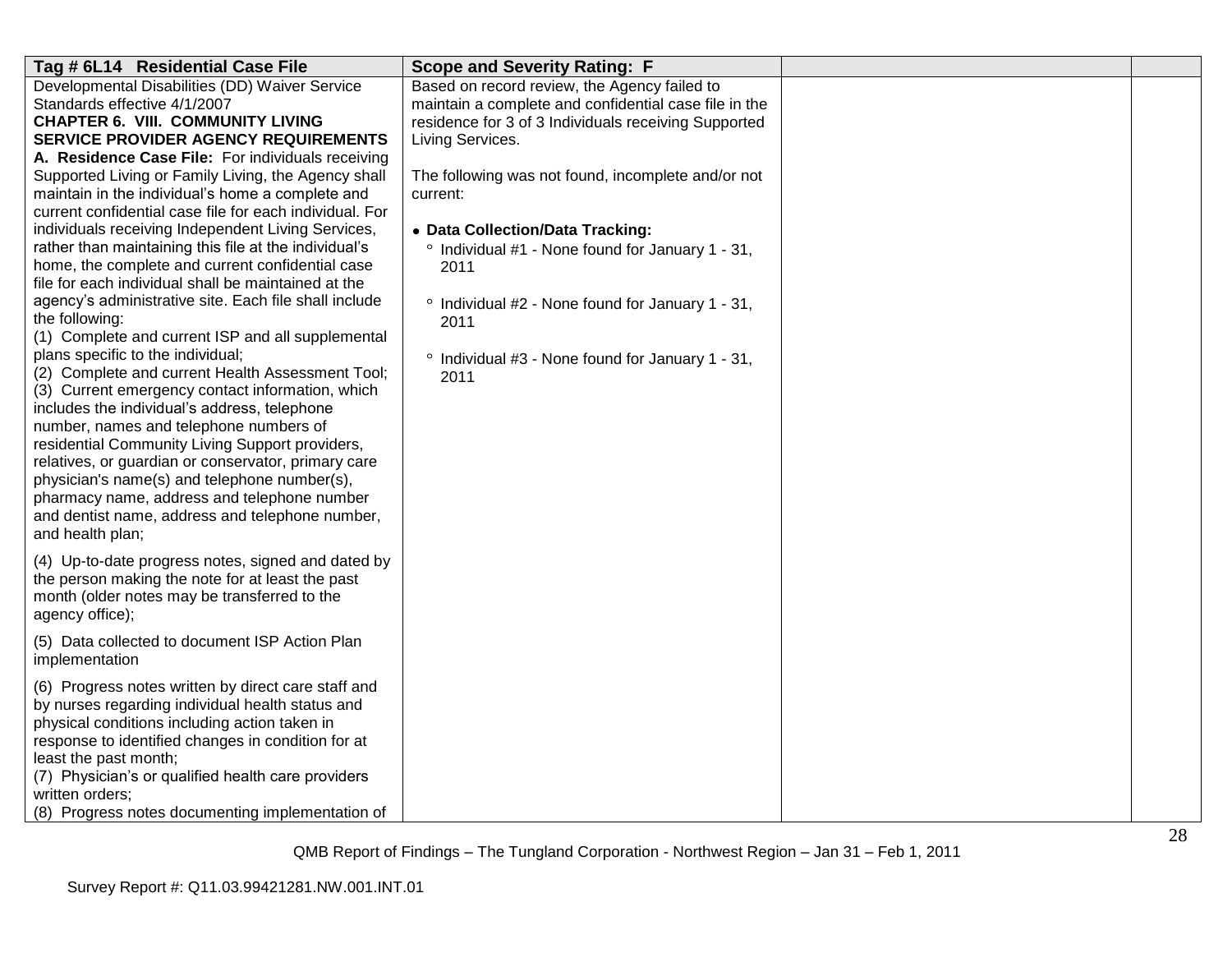| a physician's or qualified health care provider's    |  |  |
|------------------------------------------------------|--|--|
| order(s);                                            |  |  |
| (9) Medication Administration Record (MAR) for the   |  |  |
| past three (3) months which includes:                |  |  |
| (a) The name of the individual;                      |  |  |
| (b) A transcription of the healthcare practitioners  |  |  |
| prescription including the brand and generic         |  |  |
| name of the medication;                              |  |  |
| Diagnosis for which the medication is<br>(C)         |  |  |
| prescribed;                                          |  |  |
| (d) Dosage, frequency and method/route of            |  |  |
| delivery;                                            |  |  |
| (e) Times and dates of delivery;                     |  |  |
| Initials of person administering or assisting with   |  |  |
| medication; and                                      |  |  |
| (g) An explanation of any medication irregularity,   |  |  |
| allergic reaction or adverse effect.                 |  |  |
| (h) For PRN medication an explanation for the use    |  |  |
| of the PRN must include:                             |  |  |
| (i) Observable signs/symptoms or                     |  |  |
| circumstances in which the medication is to          |  |  |
| be used, and                                         |  |  |
| (ii) Documentation of the effectiveness/result       |  |  |
| of the PRN delivered.                                |  |  |
| A MAR is not required for individuals<br>(1)         |  |  |
| participating in Independent Living Services         |  |  |
| who self-administer their own medication.            |  |  |
| However, when medication administration is           |  |  |
| provided as part of the Independent Living           |  |  |
| Service a MAR must be maintained at the              |  |  |
| individual's home and an updated copy must           |  |  |
| be placed in the agency file on a weekly basis.      |  |  |
| (10) Record of visits to healthcare practitioners    |  |  |
| including any treatment provided at the visit and a  |  |  |
| record of all diagnostic testing for the current ISP |  |  |
| year; and                                            |  |  |
| (11) Medical History to include: demographic data,   |  |  |
| current and past medical diagnoses including the     |  |  |
| cause (if known) of the developmental disability and |  |  |
| any psychiatric diagnosis, allergies (food,          |  |  |
| environmental, medications), status of routine adult |  |  |
| health care screenings, immunizations                |  |  |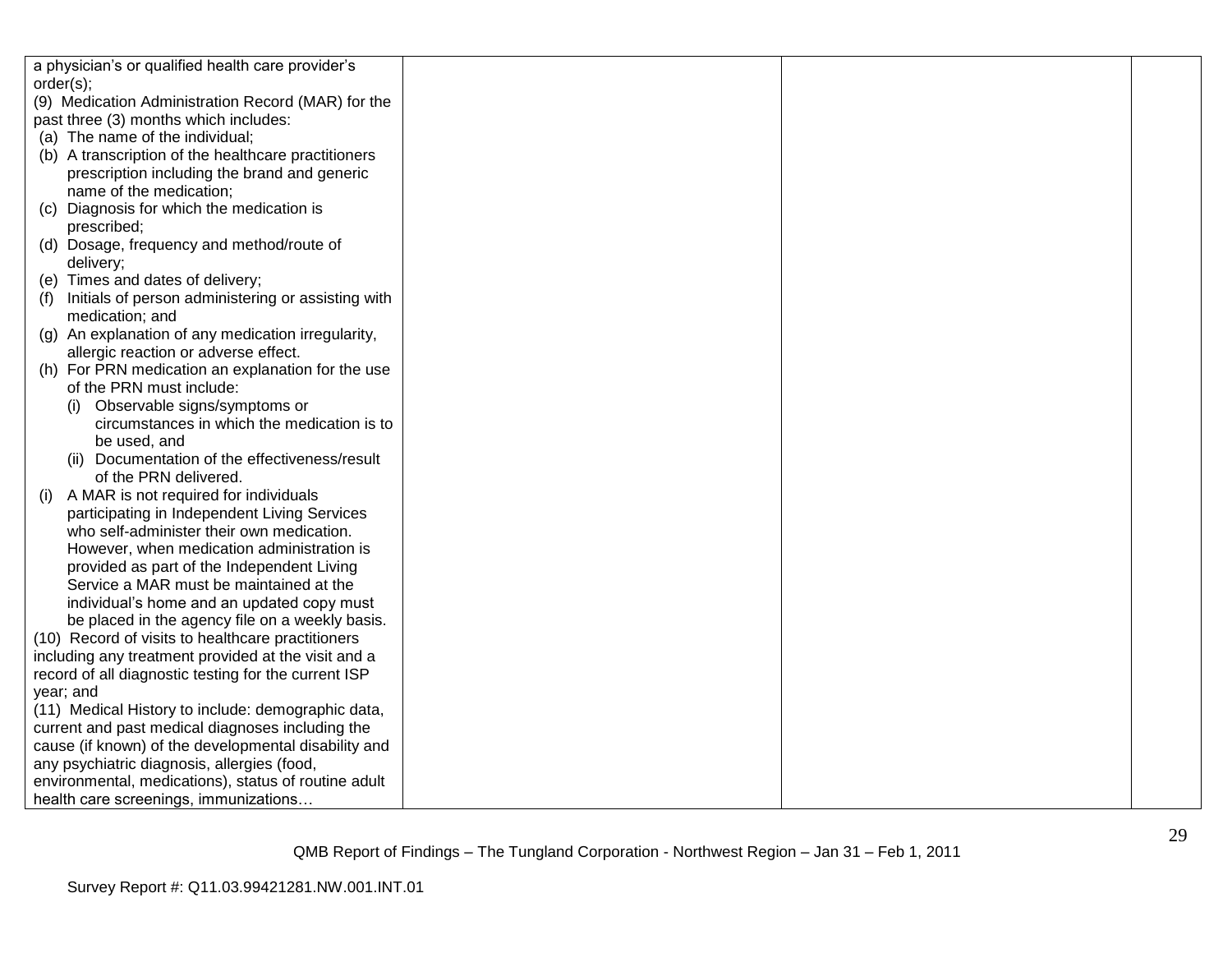|     | Tag # 6L17 Reporting Requirements<br>(Community Living Quarterly Reports)                                                                                                                                                                                                                                                                                                             | <b>Scope and Severity Rating: B</b>                                                                                                                                                         |  |
|-----|---------------------------------------------------------------------------------------------------------------------------------------------------------------------------------------------------------------------------------------------------------------------------------------------------------------------------------------------------------------------------------------|---------------------------------------------------------------------------------------------------------------------------------------------------------------------------------------------|--|
|     | Developmental Disabilities (DD) Waiver Service<br>Standards effective 4/1/2007<br><b>CHAPTER 6. VIII. COMMUNITY LIVING</b><br><b>SERVICE PROVIDER AGENCY REQUIREMENTS</b>                                                                                                                                                                                                             | Based on record review, the Agency failed to<br>complete written quarterly status reports for 2 of 3<br>individuals receiving Community Living Services.                                    |  |
|     | D. Community Living Service Provider Agency<br>Reporting Requirements: All Community Living<br>Support providers shall submit written quarterly<br>status reports to the individual's Case Manager and<br>other IDT Members no later than fourteen (14) days<br>following the end of each ISP quarter. The quarterly<br>reports shall contain the following written<br>documentation: | <b>Supported Living Quarterly Reports:</b><br>$\bullet$ Individual #2 - None found for 9/2010 - 12/2010<br>$\bullet$ Individual #3 - None found for 6/2010 - 8/2010 &<br>$9/2010 - 11/2010$ |  |
| (1) | Timely completion of relevant activities from<br><b>ISP Action Plans</b>                                                                                                                                                                                                                                                                                                              |                                                                                                                                                                                             |  |
| (2) | Progress towards desired outcomes in the ISP<br>accomplished during the quarter;                                                                                                                                                                                                                                                                                                      |                                                                                                                                                                                             |  |
| (3) | Significant changes in routine or staffing;                                                                                                                                                                                                                                                                                                                                           |                                                                                                                                                                                             |  |
| (4) | Unusual or significant life events;                                                                                                                                                                                                                                                                                                                                                   |                                                                                                                                                                                             |  |
| (5) | Updates on health status, including medication<br>and durable medical equipment needs<br>identified during the quarter; and                                                                                                                                                                                                                                                           |                                                                                                                                                                                             |  |
| (6) | Data reports as determined by IDT members.                                                                                                                                                                                                                                                                                                                                            |                                                                                                                                                                                             |  |
|     |                                                                                                                                                                                                                                                                                                                                                                                       |                                                                                                                                                                                             |  |
|     |                                                                                                                                                                                                                                                                                                                                                                                       |                                                                                                                                                                                             |  |
|     |                                                                                                                                                                                                                                                                                                                                                                                       |                                                                                                                                                                                             |  |
|     |                                                                                                                                                                                                                                                                                                                                                                                       |                                                                                                                                                                                             |  |
|     |                                                                                                                                                                                                                                                                                                                                                                                       |                                                                                                                                                                                             |  |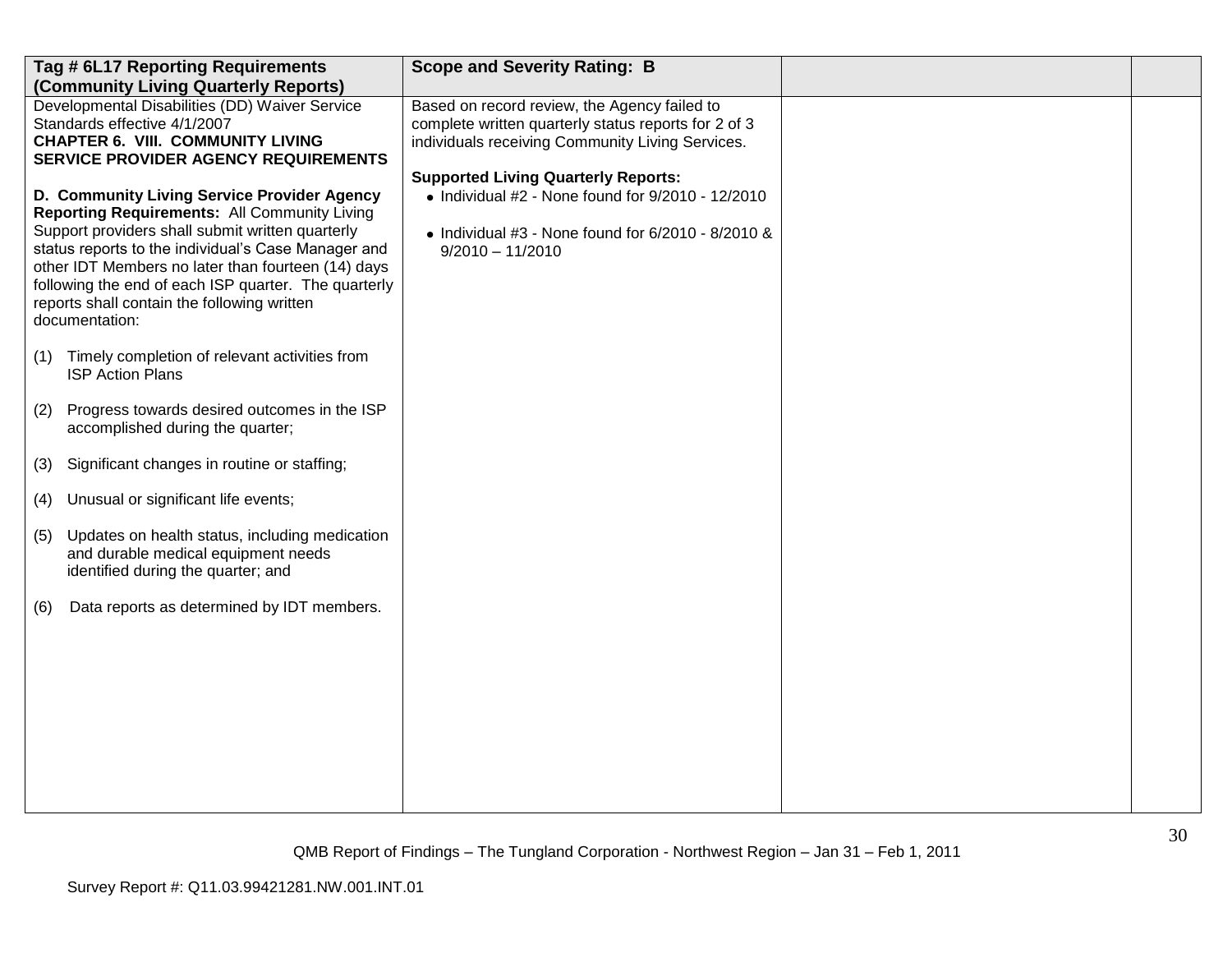| Tag # 6L25 (CoP) Residential Health &                                                           | <b>Scope and Severity Rating: F</b>                  |  |
|-------------------------------------------------------------------------------------------------|------------------------------------------------------|--|
| <b>Safety (Supported Living &amp; Family Living)</b>                                            |                                                      |  |
| Developmental Disabilities (DD) Waiver Service                                                  | Based on observation, the Agency failed to ensure    |  |
| Standards effective 4/1/2007                                                                    | that each individual's residence met all             |  |
| <b>CHAPTER 6. VIII. COMMUNITY LIVING</b>                                                        | requirements within the standard for 2 of 2          |  |
| <b>SERVICE PROVIDER AGENCY REQUIREMENTS</b>                                                     | Supported Living residences.                         |  |
| L. Residence Requirements for Family Living                                                     |                                                      |  |
| <b>Services and Supported Living Services</b>                                                   | The following items were not found, not functioning  |  |
| (1) Supported Living Services and Family Living                                                 | or incomplete:                                       |  |
| Services providers shall assure that each                                                       |                                                      |  |
| individual's residence has:                                                                     | <b>Supported Living Requirements:</b>                |  |
| (a) Battery operated or electric smoke detectors,                                               |                                                      |  |
| heat sensors, or a sprinkler system installed in                                                | • Accessible written documentation of actual         |  |
| the residence;                                                                                  | evacuation drills occurring at least three (3) times |  |
| (b) General-purpose first aid kit;                                                              | a year. For Supported Living evacuation drills       |  |
| (c) When applicable due to an individual's health                                               | shall occur at least once a year during each shift   |  |
| status, a blood borne pathogens kit;                                                            | $(#1, 2 \& 3)$                                       |  |
| (d) Accessible written procedures for emergency                                                 |                                                      |  |
| evacuation e.g. fire and weather-related                                                        | • Accessible written procedures for the safe storage |  |
| threats:                                                                                        | of all medications with dispensing instructions for  |  |
| (e) Accessible telephone numbers of poison                                                      | each individual that are consistent with the         |  |
| control centers located within the line of sight of                                             | Assisting with Medication Administration training    |  |
| the telephone;                                                                                  | or each individual's ISP (#1, 2 & 3)                 |  |
| Accessible written documentation of actual<br>(f)                                               |                                                      |  |
| evacuation drills occurring at least three (3)                                                  | • Accessible written procedures for emergency        |  |
| times a year. For Supported Living evacuation                                                   | placement and relocation of individuals in the       |  |
| drills shall occur at least once a year during                                                  | event of an emergency evacuation that makes the      |  |
| each shift:                                                                                     | residence unsuitable for occupancy. The              |  |
| Accessible written procedures for the safe<br>(g)<br>storage of all medications with dispensing | emergency evacuation procedures shall address,       |  |
| instructions for each individual that are                                                       | but are not limited to, fire, chemical and/or        |  |
| consistent with the Assisting with Medication                                                   | hazardous waste spills, and flooding (#1, 2 & 3)     |  |
| Administration training or each individual's ISP;                                               |                                                      |  |
| and                                                                                             |                                                      |  |
| (h) Accessible written procedures for emergency                                                 | Note: Individuals #1 & 2 share a home.               |  |
| placement and relocation of individuals in the                                                  |                                                      |  |
| event of an emergency evacuation that makes                                                     |                                                      |  |
| the residence unsuitable for occupancy. The                                                     |                                                      |  |
| emergency evacuation procedures shall                                                           |                                                      |  |
| address, but are not limited to, fire, chemical                                                 |                                                      |  |
| and/or hazardous waste spills, and flooding.                                                    |                                                      |  |
|                                                                                                 |                                                      |  |
|                                                                                                 |                                                      |  |